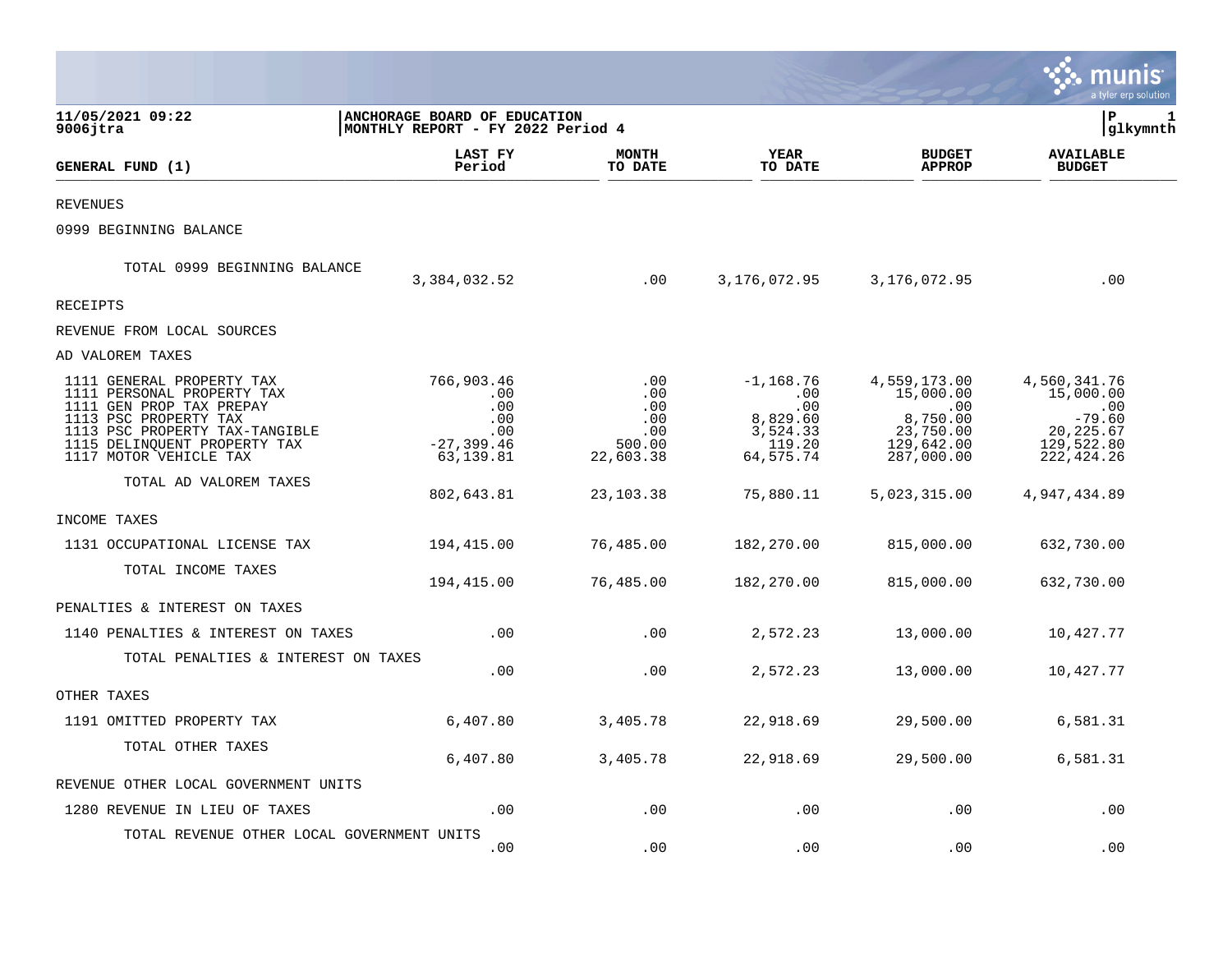

## **11/05/2021 09:22 |ANCHORAGE BOARD OF EDUCATION |P 2 9006jtra |MONTHLY REPORT - FY 2022 Period 4 |glkymnth**

| GENERAL FUND (1)                                                                                                                                                                                                           | LAST FY<br>Period                                    | <b>MONTH</b><br>TO DATE                                  | <b>YEAR</b><br>TO DATE                                     | <b>BUDGET</b><br><b>APPROP</b>                                           | <b>AVAILABLE</b><br><b>BUDGET</b>                            |  |
|----------------------------------------------------------------------------------------------------------------------------------------------------------------------------------------------------------------------------|------------------------------------------------------|----------------------------------------------------------|------------------------------------------------------------|--------------------------------------------------------------------------|--------------------------------------------------------------|--|
| TUITION                                                                                                                                                                                                                    |                                                      |                                                          |                                                            |                                                                          |                                                              |  |
| 1310 TUITION FROM INDIVIDUALS<br>1320 TUIT FRM OTH GOVT SRCS W/IN ST<br>1340 OTHER TUITION<br>1340 KINDERGARTEN TUITION                                                                                                    | .00<br>.00<br>.00<br>.00                             | .00<br>.00<br>.00<br>.00                                 | .00<br>.00<br>.00<br>.00                                   | .00<br>$.00 \,$<br>.00<br>.00                                            | .00<br>.00<br>.00<br>.00                                     |  |
| TOTAL TUITION                                                                                                                                                                                                              | .00                                                  | .00                                                      | .00.                                                       | .00                                                                      | .00                                                          |  |
| EARNINGS ON INVESTMENTS                                                                                                                                                                                                    |                                                      |                                                          |                                                            |                                                                          |                                                              |  |
| 1510 INTEREST ON INVESTMENTS                                                                                                                                                                                               | 5,772.57                                             | 1,089.84                                                 | 4,978.42                                                   | 23,250.00                                                                | 18,271.58                                                    |  |
| TOTAL EARNINGS ON INVESTMENTS                                                                                                                                                                                              | 5,772.57                                             | 1,089.84                                                 | 4,978.42                                                   | 23,250.00                                                                | 18,271.58                                                    |  |
| STUDENT ACTIVITIES                                                                                                                                                                                                         |                                                      |                                                          |                                                            |                                                                          |                                                              |  |
| 1740 STUDENT FEES<br>1740 STUDENT FEES-EXTRA CURRICULAR                                                                                                                                                                    | 63,510.00<br>1,400.00                                | 56,925.00<br>.00                                         | 57,154.00<br>.00                                           | 69,000.00<br>$.00 \,$                                                    | 11,846.00<br>.00                                             |  |
| TOTAL STUDENT ACTIVITIES                                                                                                                                                                                                   | 64,910.00                                            | 56,925.00                                                | 57,154.00                                                  | 69,000.00                                                                | 11,846.00                                                    |  |
| OTHER REVENUE FROM LOCAL SOURCES                                                                                                                                                                                           |                                                      |                                                          |                                                            |                                                                          |                                                              |  |
| 1919 OTHER RENTAL INCOME<br>1920 CONTRIBUTIONS/DONATIONS<br>1980 REFUND OF PRIOR YR EXPENDITURE<br>1990 MISCELLANEOUS REVENUE<br>1990 CONCECO ANNUITY REFUND<br>1990 MEDICAID REIMBURSEMENT<br>1990 CENTENNIAL CELEBRATION | .00<br>.00<br>.00<br>5,701.69<br>.00<br>67.55<br>.00 | 900.00<br>.00<br>.00<br>907.97<br>.00<br>1,769.64<br>.00 | 900.00<br>.00<br>.00<br>7,180.76<br>.00<br>1,672.85<br>.00 | 1,000.00<br>.00<br>$.00 \,$<br>27,000.00<br>$.00 \,$<br>19,000.00<br>.00 | 100.00<br>.00<br>.00<br>19,819.24<br>.00<br>17,327.15<br>.00 |  |
| TOTAL OTHER REVENUE FROM LOCAL SOURCES                                                                                                                                                                                     | 5,769.24                                             | 3,577.61                                                 | 9,753.61                                                   | 47,000.00                                                                | 37,246.39                                                    |  |
| TOTAL REVENUE FROM LOCAL SOURCES                                                                                                                                                                                           | 1,079,918.42                                         | 164,586.61                                               | 355,527.06                                                 | 6,020,065.00                                                             | 5,664,537.94                                                 |  |
| REVENUE FROM STATE SOURCES                                                                                                                                                                                                 |                                                      |                                                          |                                                            |                                                                          |                                                              |  |
| STATE PROGRAM                                                                                                                                                                                                              |                                                      |                                                          |                                                            |                                                                          |                                                              |  |
| 3111 SEEK PROGRAM                                                                                                                                                                                                          | 202,428.00                                           | 53,070.00                                                | 212,280.00                                                 | 636,841.00                                                               | 424,561.00                                                   |  |
| TOTAL STATE PROGRAM                                                                                                                                                                                                        | 202,428.00                                           | 53,070.00                                                | 212,280.00                                                 | 636,841.00                                                               | 424,561.00                                                   |  |
| OTHER STATE FUNDING                                                                                                                                                                                                        |                                                      |                                                          |                                                            |                                                                          |                                                              |  |
| 3120 OTHER STATE FUNDING                                                                                                                                                                                                   | .00                                                  | .00                                                      | .00                                                        | .00                                                                      | .00                                                          |  |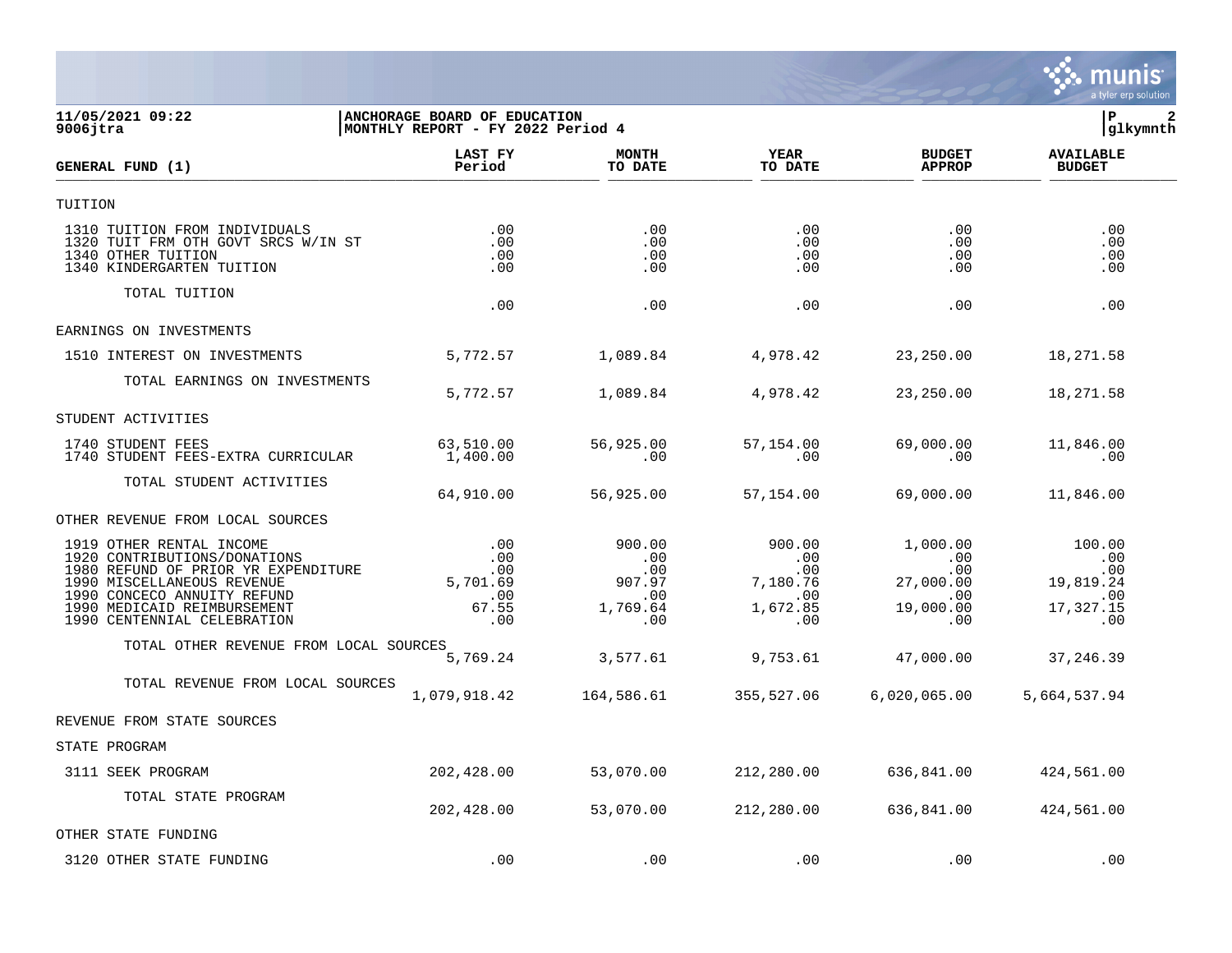

## **11/05/2021 09:22 |ANCHORAGE BOARD OF EDUCATION |P 3 9006jtra |MONTHLY REPORT - FY 2022 Period 4 |glkymnth**

| GENERAL FUND (1)                                                        | LAST FY<br>Period | <b>MONTH</b><br>TO DATE | <b>YEAR</b><br>TO DATE | <b>BUDGET</b><br><b>APPROP</b> | <b>AVAILABLE</b><br><b>BUDGET</b> |  |
|-------------------------------------------------------------------------|-------------------|-------------------------|------------------------|--------------------------------|-----------------------------------|--|
| 3126 SUB SALARY REIMB (STATE)<br>3128 AUDIT REIMBURSEMENT               | .00<br>.00        | .00<br>.00              | .00<br>.00             | .00<br>.00                     | .00<br>.00                        |  |
| TOTAL OTHER STATE FUNDING                                               | .00               | .00                     | .00                    | .00                            | .00                               |  |
| EXPENDITURE REIMBURSEMENTS                                              |                   |                         |                        |                                |                                   |  |
| 3130 NATIONAL BOARD CERT TEACHER<br>3131 STATE MISCELLANEOUS REIMBURSE  | .00<br>.00        | .00<br>.00              | .00<br>.00             | 10,000.00<br>.00               | 10,000.00<br>.00                  |  |
| TOTAL EXPENDITURE REIMBURSEMENTS                                        | .00               | .00                     | .00                    | 10,000.00                      | 10,000.00                         |  |
| REVENUE IN LIEU OF TAXES/STATE                                          |                   |                         |                        |                                |                                   |  |
| 3800 REVENUE IN LIEU OF TAXES/STATE                                     | 2,847.90          | 720.63                  | 2,870.81               | 8,500.00                       | 5,629.19                          |  |
| TOTAL REVENUE IN LIEU OF TAXES/STATE                                    | 2,847.90          | 720.63                  | 2,870.81               | 8,500.00                       | 5,629.19                          |  |
| REVENUE ON BEHALF PAYMENTS                                              |                   |                         |                        |                                |                                   |  |
| 3900 STATE ON-BEHALF PAYMENTS                                           | .00               | .00                     | .00                    | .00                            | .00                               |  |
| TOTAL REVENUE ON BEHALF PAYMENTS                                        | .00               | .00                     | .00                    | .00                            | .00                               |  |
| TOTAL REVENUE FROM STATE SOURCES                                        | 205, 275.90       | 53,790.63               | 215,150.81             | 655,341.00                     | 440,190.19                        |  |
| OTHER RECEIPTS                                                          |                   |                         |                        |                                |                                   |  |
| <b>BOND ISSUANCE</b>                                                    |                   |                         |                        |                                |                                   |  |
| 5100 BOND SALE<br>5110 BOND PRINCIPAL PROCEEDS                          | .00<br>.00        | .00<br>.00              | .00<br>.00             | .00<br>.00                     | .00<br>.00                        |  |
| TOTAL BOND ISSUANCE                                                     | .00               | .00                     | .00                    | .00                            | .00                               |  |
| INTERFUND TRANSFERS                                                     |                   |                         |                        |                                |                                   |  |
| 5210 FUND TRANSFER<br>5220 INDIRECT COSTS TRANSFER                      | .00<br>.00        | .00<br>.00              | .00<br>.00             | .00<br>.00                     | .00<br>.00                        |  |
| TOTAL INTERFUND TRANSFERS                                               | .00               | .00                     | .00                    | .00                            | .00                               |  |
| SALE OR COMP FOR LOSS OF ASSETS                                         |                   |                         |                        |                                |                                   |  |
| 5311 SALE OF LAND & IMPROVEMENTS<br>5312 LOSS COMP - LAND & IMPROVEMNTS | .00<br>.00        | .00<br>.00              | .00<br>.00             | .00<br>.00                     | .00<br>.00                        |  |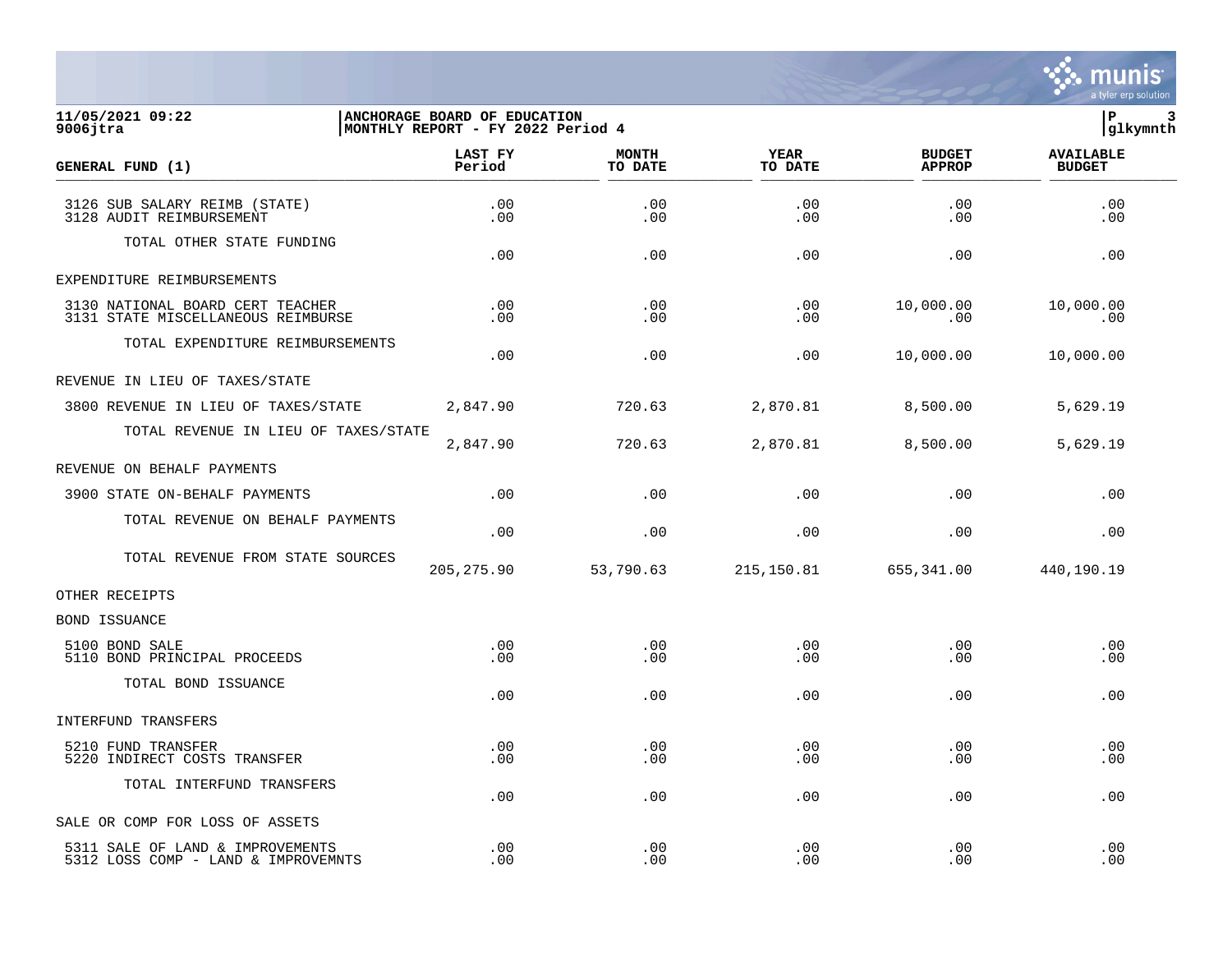

## **11/05/2021 09:22 |ANCHORAGE BOARD OF EDUCATION |P 4 9006jtra |MONTHLY REPORT - FY 2022 Period 4 |glkymnth**

| GENERAL FUND (1)                                                                           | LAST FY<br>Period | <b>MONTH</b><br>TO DATE | YEAR<br>TO DATE   | <b>BUDGET</b><br><b>APPROP</b> | <b>AVAILABLE</b><br><b>BUDGET</b> |  |
|--------------------------------------------------------------------------------------------|-------------------|-------------------------|-------------------|--------------------------------|-----------------------------------|--|
| 5332 LOSS COMP - BUILDINGS<br>5341 SALE OF EQUIPMENT ETC<br>5342 LOSS COMP - EQUIPMENT ETC | .00<br>.00<br>.00 | .00<br>.00<br>.00       | .00<br>.00<br>.00 | .00<br>.00<br>.00              | .00<br>.00<br>.00                 |  |
| TOTAL SALE OR COMP FOR LOSS OF ASSETS                                                      | .00               | .00                     | .00               | .00                            | .00                               |  |
| TOTAL OTHER RECEIPTS                                                                       | .00               | .00                     | .00               | .00                            | .00                               |  |
| TOTAL RECEIPTS                                                                             | 1,285,194.32      | 218, 377. 24            | 570,677.87        | 6,675,406.00                   | 6,104,728.13                      |  |
| TOTAL REVENUE                                                                              | 4,669,226.84      | 218,377.24              | 3,746,750.82      | 9,851,478.95                   | 6,104,728.13                      |  |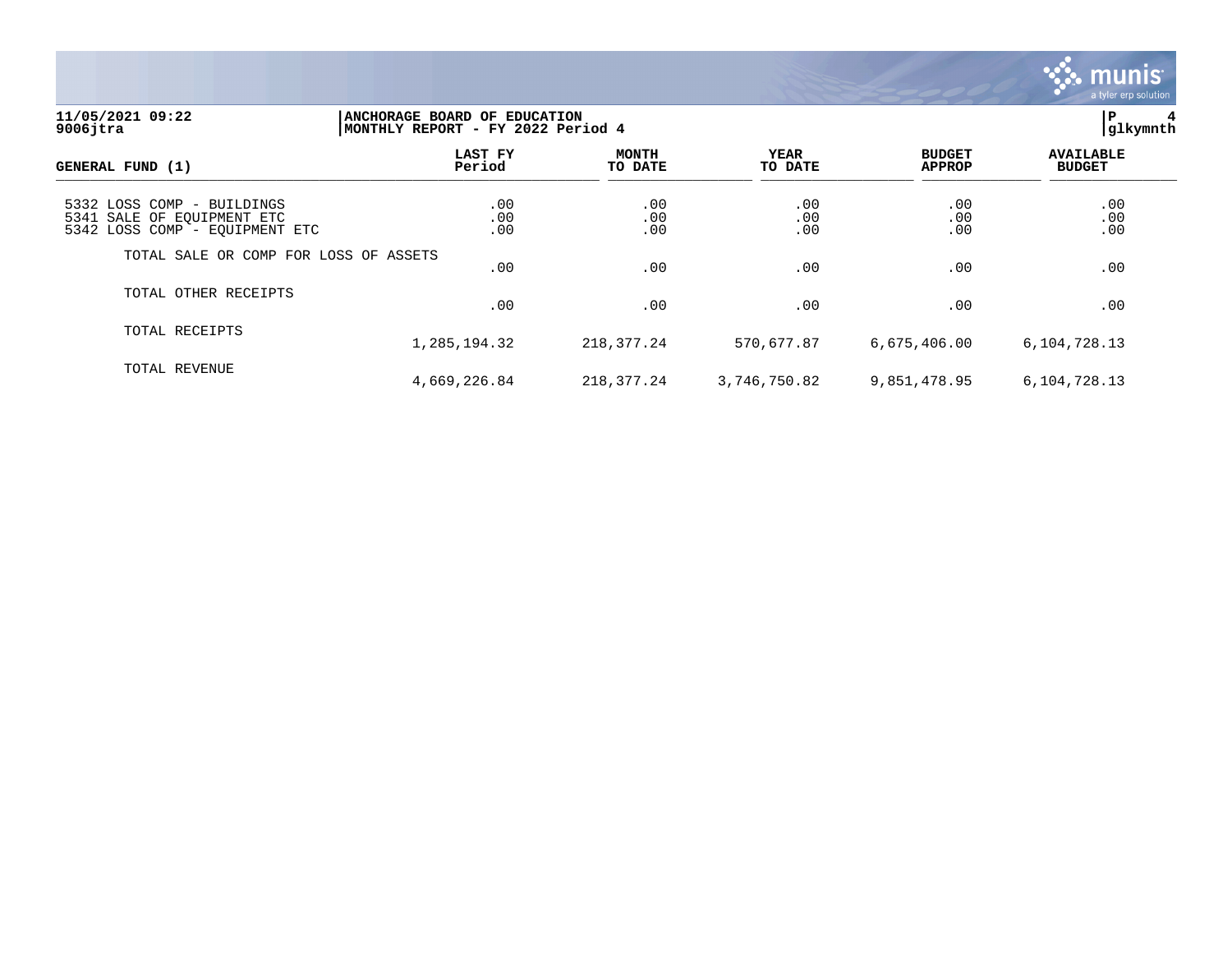

| $9006$ jtra                                  | 11/05/2021 09:22                                                                                                                                                                                                                                                                           | ANCHORAGE BOARD OF EDUCATION<br>MONTHLY REPORT - FY 2022 Period 4 |                                                              |                               |                                | lР<br> glkymnth                   |  |
|----------------------------------------------|--------------------------------------------------------------------------------------------------------------------------------------------------------------------------------------------------------------------------------------------------------------------------------------------|-------------------------------------------------------------------|--------------------------------------------------------------|-------------------------------|--------------------------------|-----------------------------------|--|
|                                              | GENERAL FUND (1)                                                                                                                                                                                                                                                                           | <b>LAST FY</b><br>Period                                          | <b>MONTH</b>                                                 | MONTH YEAR<br>TO DATE TO DATE | <b>BUDGET</b><br><b>APPROP</b> | <b>AVAILABLE</b><br><b>BUDGET</b> |  |
| <b>EXPENDITURES</b>                          |                                                                                                                                                                                                                                                                                            |                                                                   |                                                              |                               |                                |                                   |  |
|                                              | 1000 INSTRUCTION                                                                                                                                                                                                                                                                           |                                                                   |                                                              |                               |                                |                                   |  |
| 0100<br>0200<br>0280<br>0300<br>0500<br>0600 | 3ALARIES PERSONNEL SERVICES 565,487.23<br>EMPLOYEE BENEFITS 61,522.35 223,042.01 458,841.38 2,746,523.00 2,287,681.62<br>ON-BEHALF .00 .00 .00 .00 .00 .00<br>PURCHASED PROF AND TECH SERV .00 .00 .00 .00 .00 .00 .00 .00 .00<br>OTHE<br>0700 PROPERTY                                    |                                                                   |                                                              |                               |                                |                                   |  |
|                                              | TOTAL 1000 INSTRUCTION                                                                                                                                                                                                                                                                     |                                                                   | $664,588.21$ 253,479.60 533,078.11 3,825,379.00 3,292,300.89 |                               |                                |                                   |  |
|                                              | 2100 STUDENT SUPPORT SERVICES                                                                                                                                                                                                                                                              |                                                                   |                                                              |                               |                                |                                   |  |
|                                              |                                                                                                                                                                                                                                                                                            |                                                                   |                                                              |                               |                                |                                   |  |
| 0100<br>0200<br>0280<br>0300                 | $\begin{tabular}{l c c c c c c} \texttt{SALARIES PERSONNEL} & \texttt{SERVICES} & 28,816.78 & 12,007.02 & 26,192.64 & 170,225.00 & 144,032.36 & 1,901.05 & 1,277.51 & 2,733.22 & 11,254.00 & 8,520.78 & 0.00 & 0.00 & 0.00 & 0.00 & 0.00 & 0.00 & 0.00 & 0.00 & 0.00 & 0.00 & 0.00 & 0.00$ |                                                                   |                                                              |                               |                                |                                   |  |
| 0500<br>0600<br>0800                         |                                                                                                                                                                                                                                                                                            |                                                                   |                                                              |                               |                                |                                   |  |
|                                              | TOTAL 2100 STUDENT SUPPORT SERVICES                                                                                                                                                                                                                                                        | ----------<br>32,953.17 13,614.89 31,535.27 186,512.00 154,976.73 |                                                              |                               |                                |                                   |  |
| 2200                                         | INSTRUCTIONAL STAFF SUPP SERV                                                                                                                                                                                                                                                              |                                                                   |                                                              |                               |                                |                                   |  |
| 0100<br>0200<br>0280                         | 3ALARTES PERSONNEL SERVICES<br>EMPLOYEE BENEFITS 13,056.84<br>ON-BEHALF<br>ON-BENALF<br>ON BENEFITS 13,056.84<br>ON BENALT<br>ON BENALT<br>ON BENALT 11,329.95<br>ON BENALT<br>ON BENALT<br>ON TROPAGE BENEFITS 100<br>ON THE PURCHASED SERVICES 1,0                                       |                                                                   |                                                              |                               |                                |                                   |  |
| 0300<br>0500<br>0600<br>0700                 |                                                                                                                                                                                                                                                                                            |                                                                   |                                                              |                               |                                |                                   |  |
| 0800                                         |                                                                                                                                                                                                                                                                                            |                                                                   |                                                              |                               |                                |                                   |  |
|                                              | TOTAL 2200 INSTRUCTIONAL STAFF SUPP SERV                                                                                                                                                                                                                                                   |                                                                   |                                                              |                               |                                |                                   |  |
|                                              | 2300 DISTRICT ADMIN SUPPORT                                                                                                                                                                                                                                                                |                                                                   |                                                              |                               |                                |                                   |  |
| 0100<br>0200<br>0280                         |                                                                                                                                                                                                                                                                                            |                                                                   |                                                              |                               |                                |                                   |  |
| 0300<br>0500<br>0600<br>0800<br>0840         | 53,806.88<br>EMPLOYEE BENEFITS 53,806.88<br>EMPLOYEE BENEFITS 53,806.88<br>ON-BEHALF .00 .00 .00 .00 .00 .00 .00 .00<br>PURCHASED PROF AND TECH SERV<br>OT BENE PURCHASED SERVICES 1,319.57 171.25 8,775.27 26,820.00 18,044.73<br>OTHER                                                   |                                                                   |                                                              |                               |                                |                                   |  |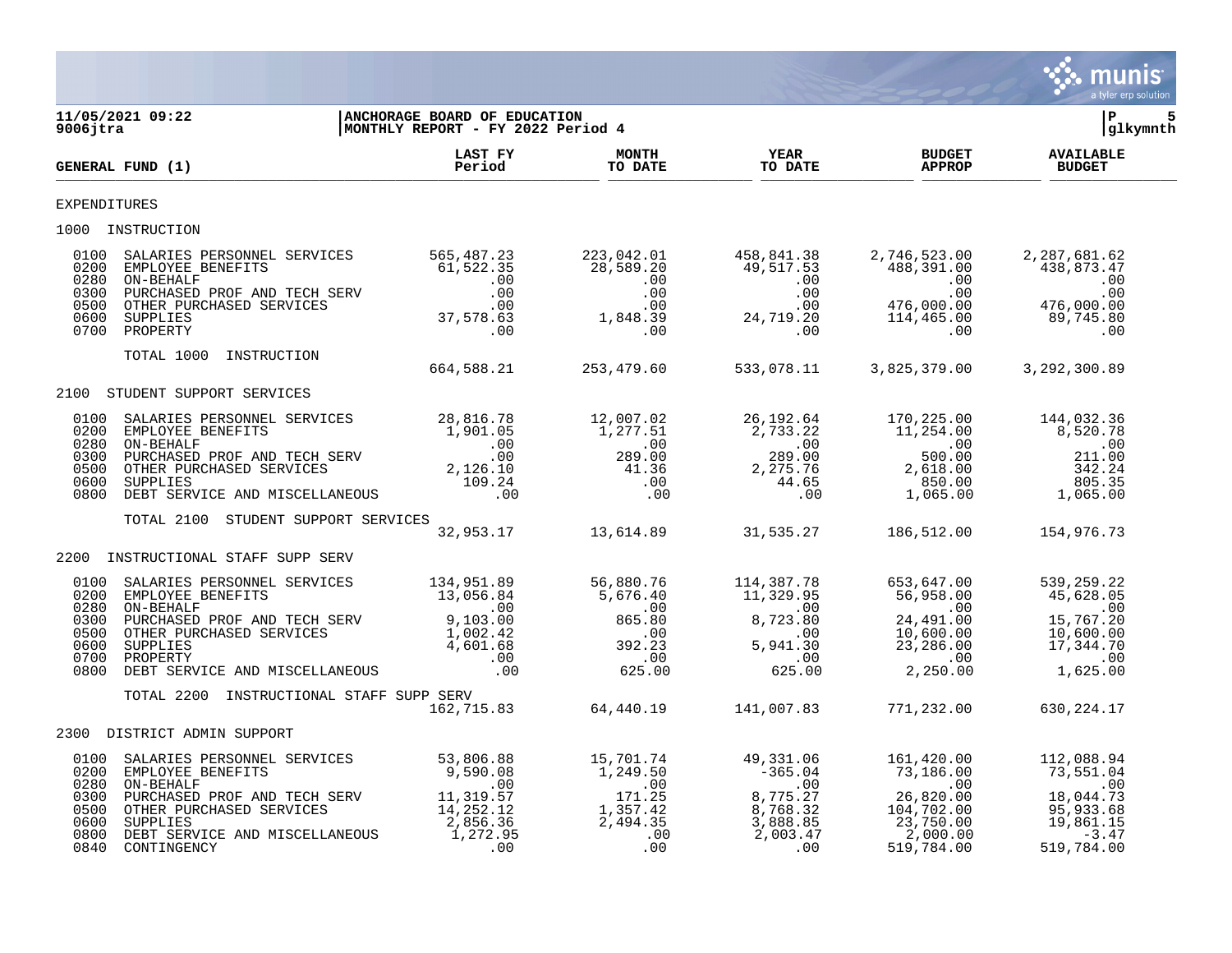

| 11/05/2021 09:22<br>$9006$ jtra                                                                                                 | ANCHORAGE BOARD OF EDUCATION<br>MONTHLY REPORT - FY 2022 Period 4                                                                                                                                                                                                                       |                                 |                                   |                                                                                     | 6<br>l P<br> glkymnth             |
|---------------------------------------------------------------------------------------------------------------------------------|-----------------------------------------------------------------------------------------------------------------------------------------------------------------------------------------------------------------------------------------------------------------------------------------|---------------------------------|-----------------------------------|-------------------------------------------------------------------------------------|-----------------------------------|
| GENERAL FUND (1)                                                                                                                |                                                                                                                                                                                                                                                                                         | TO DATE                         | <b>YEAR</b><br>TO DATE<br>TO DATE | <b>BUDGET</b><br><b>APPROP</b>                                                      | <b>AVAILABLE</b><br><b>BUDGET</b> |
| TOTAL 2300 DISTRICT ADMIN SUPPORT                                                                                               |                                                                                                                                                                                                                                                                                         |                                 |                                   | $93,097.96$ $20,974.26$ $72,401.93$ $911,662.00$                                    | 839,260.07                        |
| 2400<br>SCHOOL ADMIN SUPPORT                                                                                                    |                                                                                                                                                                                                                                                                                         |                                 |                                   |                                                                                     |                                   |
| 0100<br>0200<br>0280<br>0300<br>0500<br>0600<br>0700                                                                            |                                                                                                                                                                                                                                                                                         |                                 |                                   |                                                                                     |                                   |
| TOTAL 2400                                                                                                                      | SCHOOL ADMIN SUPPORT                                                                                                                                                                                                                                                                    |                                 |                                   |                                                                                     |                                   |
|                                                                                                                                 |                                                                                                                                                                                                                                                                                         | 102,022.53 32,037.63 106,743.43 |                                   | 362,631.00                                                                          | 255,887.57                        |
| BUSINESS SUPPORT SERVICES<br>2500                                                                                               |                                                                                                                                                                                                                                                                                         |                                 |                                   |                                                                                     |                                   |
| 0100<br>0200<br>0280<br>0300<br>0400<br>0500<br>0600<br>0700<br>0800                                                            | $\begin{tabular}{l c c c c c c c c} \texttt{SALARIES} & \texttt{PERSONNEL} & \texttt{SERVICES} & 101,168.16 & 27,509.80 & 85,946.10 & 351,446.00 & 265,499.90 & 4,431.41 & 14,799.84 & 61,984.00 & 47,184.16 & 47,184.16 & 47,184.16 & 47,184.16 & 47,184.16 & 47,184.16 & 47,184.16 &$ |                                 |                                   |                                                                                     |                                   |
| TOTAL 2500                                                                                                                      | BUSINESS SUPPORT SERVICES                                                                                                                                                                                                                                                               |                                 |                                   | $\begin{array}{cccc} -142,299.37 & 61,789.06 & 168,168.93 & 609,732.95 \end{array}$ | 441,564.02                        |
|                                                                                                                                 |                                                                                                                                                                                                                                                                                         |                                 |                                   |                                                                                     |                                   |
| 2600<br>PLANT OPERATIONS AND MAINTENANCE<br>0100<br>0200<br>0280<br>0300<br>0400<br>0500<br>0600<br>0700<br>0900<br>OTHER ITEMS | 3ALARIES PERSONNEL SERVICES 67,769.54<br>EMPLOYEE BENEFITS 21,254.49 5,076.25 18,775.35 92,828.80 194,090.00 101,261.20<br>ON-BENEFITS 21,254.49 5,076.25 18,743.11 62,470.00 43,726.89<br>PURCHASED PROPERTY SERVICES 121,005.83 2,                                                    |                                 |                                   |                                                                                     |                                   |
|                                                                                                                                 | TOTAL 2600 PLANT OPERATIONS AND MAINTENANCE<br>272,826.39 57,777.68 288,811.57 3,170,360.00 2,881,548.43 272,826.39 57,777.68                                                                                                                                                           |                                 |                                   |                                                                                     |                                   |
| <b>FUND TRANSFERS</b><br>5200                                                                                                   |                                                                                                                                                                                                                                                                                         |                                 |                                   |                                                                                     |                                   |
| 0900 OTHER ITEMS                                                                                                                | $\overline{00}$                                                                                                                                                                                                                                                                         |                                 |                                   | $13,970.00$ $13,970.00$ $13,970.00$                                                 |                                   |
| TOTAL 5200 FUND TRANSFERS                                                                                                       | .00                                                                                                                                                                                                                                                                                     | .00                             | .00                               | 13,970.00                                                                           | 13,970.00                         |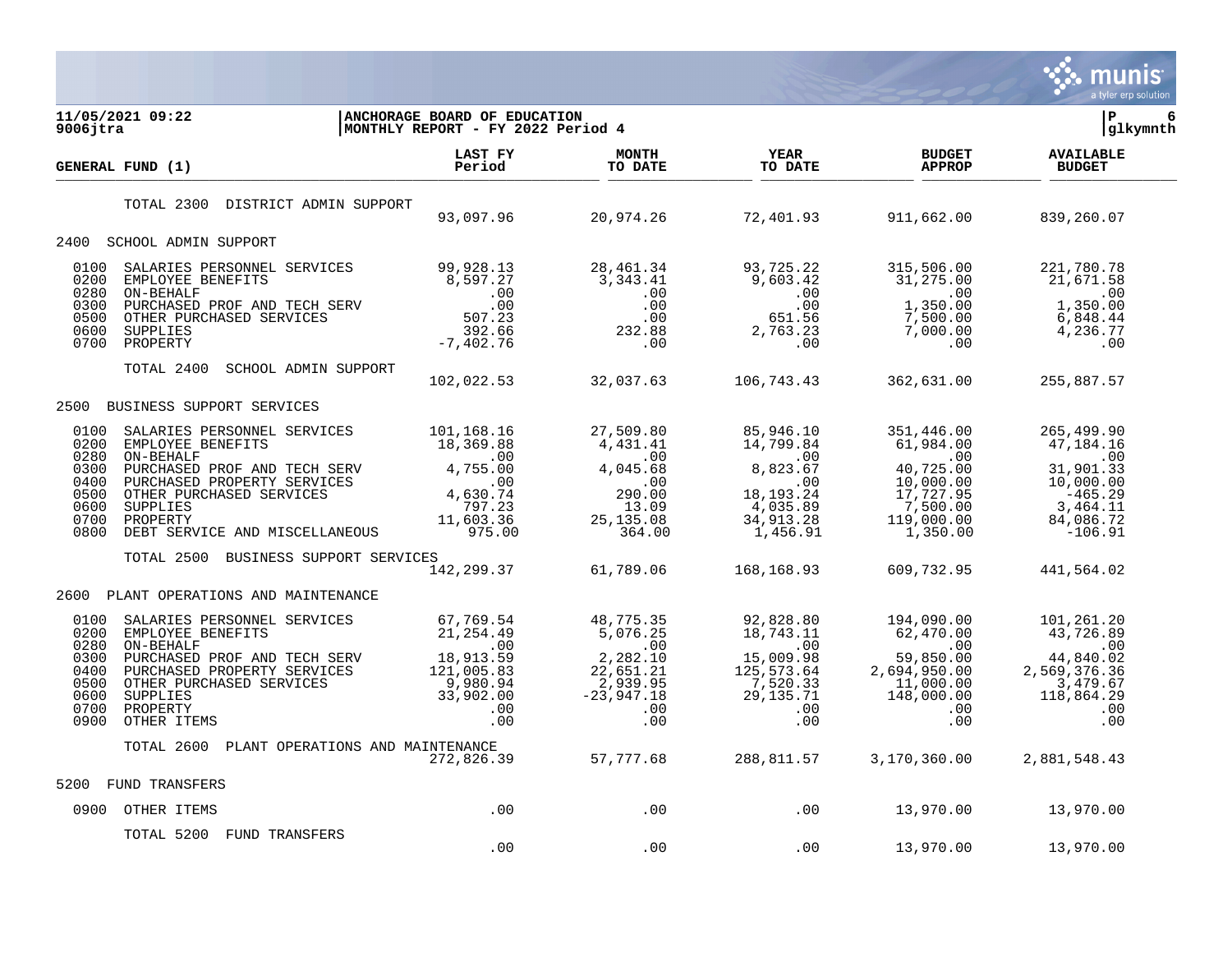|                                 |                                                                   |                         |                 |                                | munis<br>a tyler erp solution     |
|---------------------------------|-------------------------------------------------------------------|-------------------------|-----------------|--------------------------------|-----------------------------------|
| 11/05/2021 09:22<br>$9006$ jtra | ANCHORAGE BOARD OF EDUCATION<br>MONTHLY REPORT - FY 2022 Period 4 |                         |                 |                                | glkymnth                          |
| GENERAL FUND (1)                | LAST FY<br>Period                                                 | <b>MONTH</b><br>TO DATE | YEAR<br>TO DATE | <b>BUDGET</b><br><b>APPROP</b> | <b>AVAILABLE</b><br><b>BUDGET</b> |
| TOTAL EXPENDITURES              | 1,470,503.46                                                      | 504, 113. 31            | 1,341,747.07    | 9,851,478.95                   | 8,509,731.88                      |
| TOTAL FOR GENERAL FUND (1)      | 3,198,723.38                                                      | $-285,736.07$           | 2,405,003.75    | .00                            | $-2,405,003.75$                   |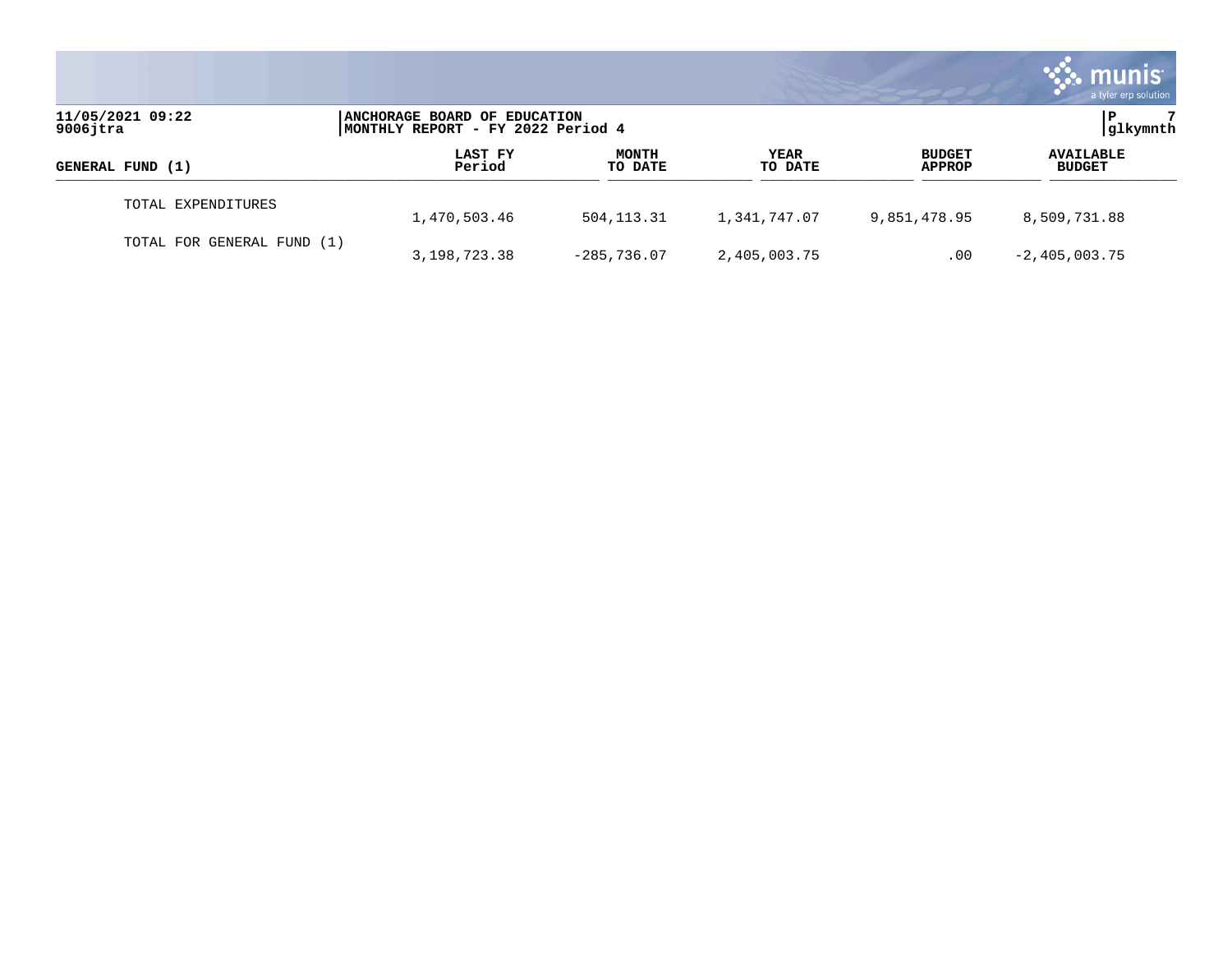|                                        |                                                                   |                             |                 |                                | a tyler erp solution              |
|----------------------------------------|-------------------------------------------------------------------|-----------------------------|-----------------|--------------------------------|-----------------------------------|
| 11/05/2021 09:22<br>9006jtra           | ANCHORAGE BOARD OF EDUCATION<br>MONTHLY REPORT - FY 2022 Period 4 |                             |                 |                                | ${\bf P}$<br>8<br>glkymnth        |
| SPECIAL REVENUE (2)                    | LAST FY<br>Period                                                 | <b>MONTH</b><br>TO DATE     | YEAR<br>TO DATE | <b>BUDGET</b><br><b>APPROP</b> | <b>AVAILABLE</b><br><b>BUDGET</b> |
| <b>REVENUES</b>                        |                                                                   |                             |                 |                                |                                   |
| 0999 BEGINNING BALANCE                 |                                                                   |                             |                 |                                |                                   |
| TOTAL 0999 BEGINNING BALANCE           | .00                                                               | .00                         | .00             | .00                            | .00                               |
| RECEIPTS                               |                                                                   |                             |                 |                                |                                   |
| REVENUE FROM LOCAL SOURCES             |                                                                   |                             |                 |                                |                                   |
| EARNINGS ON INVESTMENTS                |                                                                   |                             |                 |                                |                                   |
| 1510 INTEREST ON INVESTMENTS           | 35.97                                                             | 9.07                        | 41.99           | .00                            | $-41.99$                          |
| TOTAL EARNINGS ON INVESTMENTS          | 35.97                                                             | 9.07                        | 41.99           | .00                            | $-41.99$                          |
| STUDENT ACTIVITIES                     |                                                                   |                             |                 |                                |                                   |
| 1740 STUDENT FEES-CHROMEBOOKS          | 1,425.72                                                          | 19,124.00                   | 33,977.72       | .00                            | $-33,977.72$                      |
| TOTAL STUDENT ACTIVITIES               | 1,425.72                                                          | 19,124.00                   | 33,977.72       | .00                            | $-33,977.72$                      |
| OTHER REVENUE FROM LOCAL SOURCES       |                                                                   |                             |                 |                                |                                   |
| 1920 CONTRIBUTIONS/DONATIONS           | .00                                                               | .00                         | 12,375.88       | 32,290.00                      | 19,914.12                         |
| TOTAL OTHER REVENUE FROM LOCAL SOURCES | .00                                                               | .00                         | 12,375.88       | 32,290.00                      | 19,914.12                         |
| TOTAL REVENUE FROM LOCAL SOURCES       | 1,461.69                                                          | 19,133.07                   | 46,395.59       | 32,290.00                      | $-14, 105.59$                     |
| REVENUE FROM STATE SOURCES             |                                                                   |                             |                 |                                |                                   |
| STATE PROGRAM                          |                                                                   |                             |                 |                                |                                   |
| 3111 SEEK PROGRAM                      | .00                                                               | .00                         | .00             | .00                            | .00                               |
| TOTAL STATE PROGRAM                    | .00                                                               | .00                         | .00             | .00                            | .00                               |
| RESTRICTED                             |                                                                   |                             |                 |                                |                                   |
| 3200 RESTRICTED STATE REVENUE          | 68, 216.42                                                        | $\boldsymbol{\mathsf{.00}}$ | 62,116.89       | 103,484.00                     | 41,367.11                         |
| TOTAL RESTRICTED                       | 68, 216.42                                                        | .00                         | 62,116.89       | 103,484.00                     | 41,367.11                         |
| REVENUE IN LIEU OF TAXES/STATE         |                                                                   |                             |                 |                                |                                   |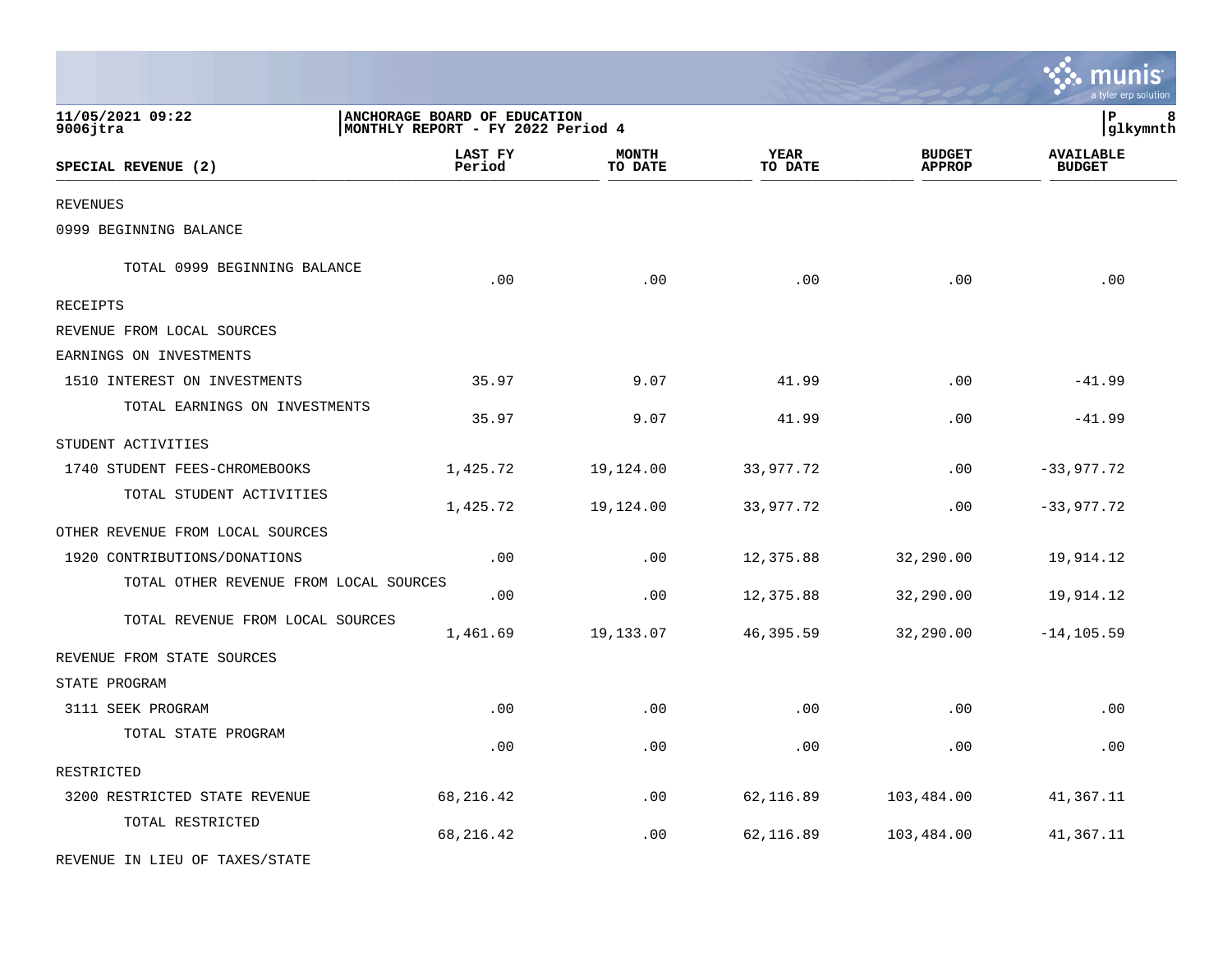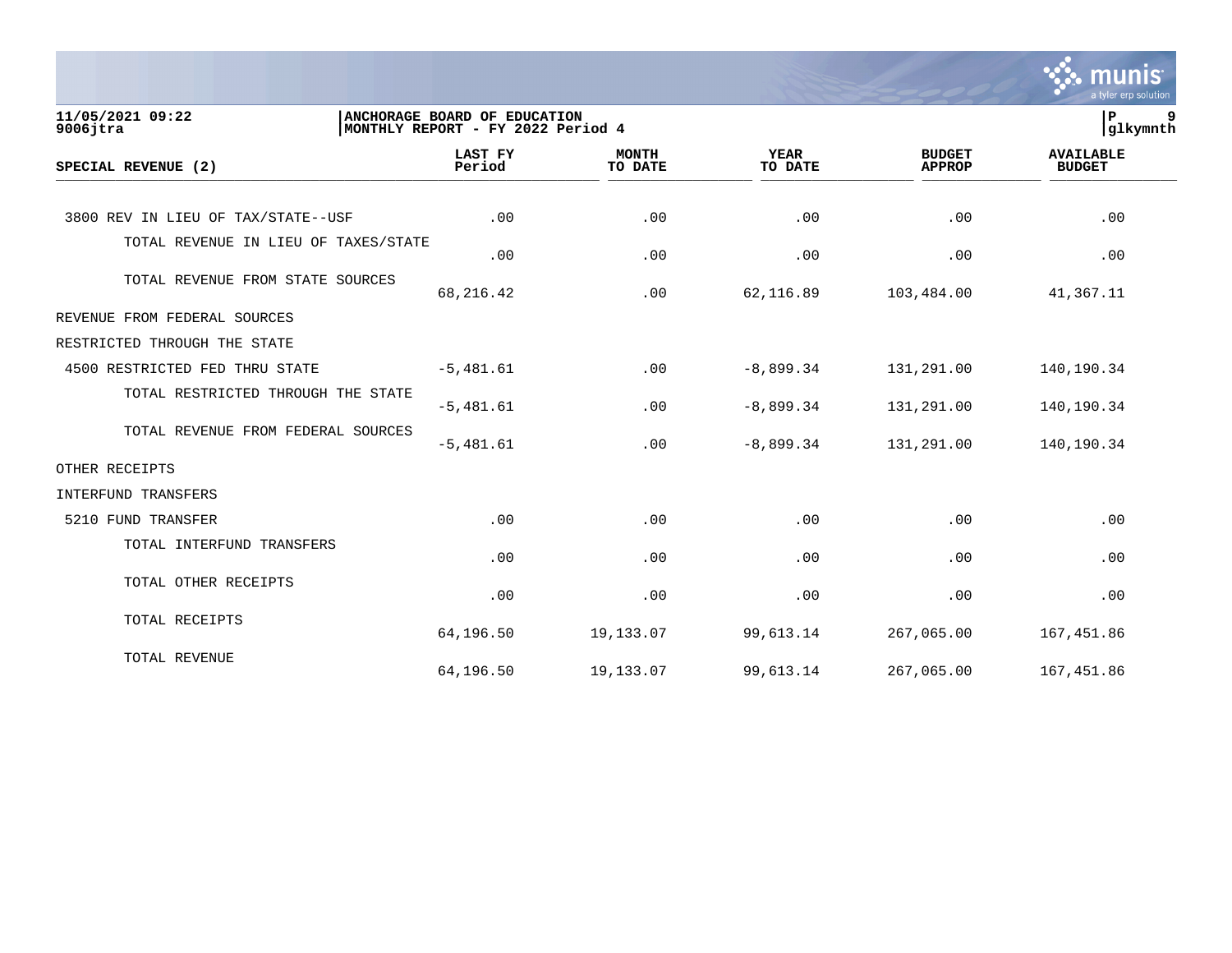

| $9006$ jtra                                                                  | 11/05/2021 09:22                                                                                                                                                                                                                    | ANCHORAGE BOARD OF EDUCATION<br>MONTHLY REPORT - FY 2022 Period 4                                  |                                                                                                  |                                                                                                        |                                                                                                            | 10<br>Р<br> glkymnth                                                                                       |
|------------------------------------------------------------------------------|-------------------------------------------------------------------------------------------------------------------------------------------------------------------------------------------------------------------------------------|----------------------------------------------------------------------------------------------------|--------------------------------------------------------------------------------------------------|--------------------------------------------------------------------------------------------------------|------------------------------------------------------------------------------------------------------------|------------------------------------------------------------------------------------------------------------|
|                                                                              | SPECIAL REVENUE (2)                                                                                                                                                                                                                 | <b>LAST FY</b><br>Period                                                                           | <b>MONTH</b><br>TO DATE                                                                          | YEAR<br>TO DATE                                                                                        | <b>BUDGET</b><br><b>APPROP</b>                                                                             | <b>AVAILABLE</b><br><b>BUDGET</b>                                                                          |
| <b>EXPENDITURES</b>                                                          |                                                                                                                                                                                                                                     |                                                                                                    |                                                                                                  |                                                                                                        |                                                                                                            |                                                                                                            |
|                                                                              | 1000 INSTRUCTION                                                                                                                                                                                                                    |                                                                                                    |                                                                                                  |                                                                                                        |                                                                                                            |                                                                                                            |
| 0100<br>0200<br>0300<br>0400<br>0500<br>0600<br>0700<br>0800<br>0840<br>0900 | SALARIES PERSONNEL SERVICES<br>EMPLOYEE BENEFITS<br>PURCHASED PROF AND TECH SERV<br>PURCHASED PROPERTY SERVICES<br>OTHER PURCHASED SERVICES<br>SUPPLIES<br>PROPERTY<br>DEBT SERVICE AND MISCELLANEOUS<br>CONTINGENCY<br>OTHER ITEMS | 13,773.54<br>515.06<br>60,488.52<br>.00<br>4,694.98<br>110,467.16<br>2,950.00<br>.00<br>.00<br>.00 | 6,478.28<br>169.82<br>12,146.90<br>.00<br>3,840.00<br>14,260.56<br>.00<br>3,840.00<br>.00<br>.00 | 53,504.51<br>498.01<br>17,650.90<br>.00<br>4,715.00<br>35,287.40<br>3,250.00<br>3,840.00<br>.00<br>.00 | 63,945.60<br>1,446.00<br>93,869.40<br>.00<br>10,461.00<br>64,911.00<br>14,580.00<br>.00<br>$.00 \,$<br>.00 | 10,441.09<br>947.99<br>76,218.50<br>.00<br>5,746.00<br>29,623.60<br>11,330.00<br>$-3,840.00$<br>.00<br>.00 |
|                                                                              | TOTAL 1000<br>INSTRUCTION                                                                                                                                                                                                           | 192,889.26                                                                                         | 40,735.56                                                                                        | 118,745.82                                                                                             | 249,213.00                                                                                                 | 130,467.18                                                                                                 |
| 2200                                                                         | INSTRUCTIONAL STAFF SUPP SERV                                                                                                                                                                                                       |                                                                                                    |                                                                                                  |                                                                                                        |                                                                                                            |                                                                                                            |
| 0100<br>0200<br>0300<br>0500<br>0600<br>0700<br>0800                         | SALARIES PERSONNEL SERVICES<br>EMPLOYEE BENEFITS<br>PURCHASED PROF AND TECH SERV<br>OTHER PURCHASED SERVICES<br>SUPPLIES<br>PROPERTY<br>DEBT SERVICE AND MISCELLANEOUS                                                              | .00<br>.00<br>2,952.00<br>.00<br>.00<br>.00<br>.00                                                 | .00<br>.00<br>.00<br>.00<br>45.96<br>.00<br>.00                                                  | .00<br>.00<br>.00<br>.00<br>738.62<br>.00<br>.00                                                       | 4,922.00<br>705.00<br>11,200.00<br>$.00 \,$<br>1,025.00<br>.00<br>.00                                      | 4,922.00<br>705.00<br>11,200.00<br>.00<br>286.38<br>.00<br>.00                                             |
|                                                                              | TOTAL 2200<br>INSTRUCTIONAL STAFF SUPP SERV                                                                                                                                                                                         | 2,952.00                                                                                           | 45.96                                                                                            | 738.62                                                                                                 | 17,852.00                                                                                                  | 17, 113.38                                                                                                 |
|                                                                              | TOTAL EXPENDITURES                                                                                                                                                                                                                  | 195,841.26                                                                                         | 40,781.52                                                                                        | 119,484.44                                                                                             | 267,065.00                                                                                                 | 147,580.56                                                                                                 |
|                                                                              | TOTAL FOR SPECIAL REVENUE (2)                                                                                                                                                                                                       | $-131,644.76$                                                                                      | $-21,648.45$                                                                                     | $-19,871.30$                                                                                           | .00                                                                                                        | 19,871.30                                                                                                  |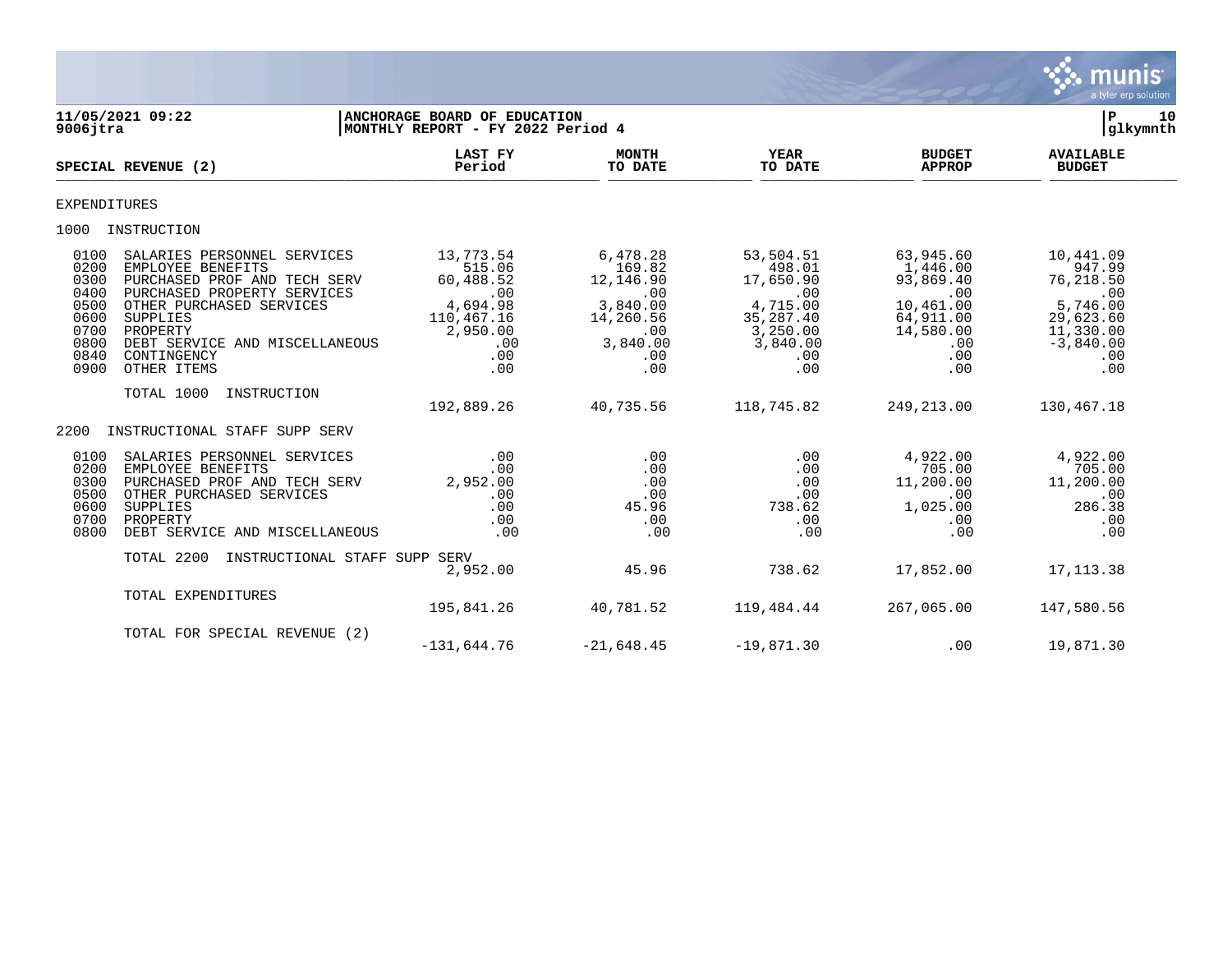|                                  |                                                                   |                         |                 |                                | a tyler erp solution              |
|----------------------------------|-------------------------------------------------------------------|-------------------------|-----------------|--------------------------------|-----------------------------------|
| 11/05/2021 09:22<br>$9006$ jtra  | ANCHORAGE BOARD OF EDUCATION<br>MONTHLY REPORT - FY 2022 Period 4 |                         |                 |                                | l P<br>11<br>glkymnth             |
| CAPITAL OUTLAY FUND (310)        | LAST FY<br>Period                                                 | <b>MONTH</b><br>TO DATE | YEAR<br>TO DATE | <b>BUDGET</b><br><b>APPROP</b> | <b>AVAILABLE</b><br><b>BUDGET</b> |
| <b>REVENUES</b>                  |                                                                   |                         |                 |                                |                                   |
| 0999 BEGINNING BALANCE           |                                                                   |                         |                 |                                |                                   |
| TOTAL 0999 BEGINNING BALANCE     | .00                                                               | .00                     | .00             | .00                            | .00                               |
| <b>RECEIPTS</b>                  |                                                                   |                         |                 |                                |                                   |
| REVENUE FROM LOCAL SOURCES       |                                                                   |                         |                 |                                |                                   |
| EARNINGS ON INVESTMENTS          |                                                                   |                         |                 |                                |                                   |
| 1510 INTEREST ON INVESTMENTS     | 59.48                                                             | 24.03                   | 111.17          | .00                            | $-111.17$                         |
| TOTAL EARNINGS ON INVESTMENTS    | 59.48                                                             | 24.03                   | 111.17          | .00                            | $-111.17$                         |
| TOTAL REVENUE FROM LOCAL SOURCES | 59.48                                                             | 24.03                   | 111.17          | .00                            | $-111.17$                         |
| REVENUE FROM STATE SOURCES       |                                                                   |                         |                 |                                |                                   |
| RESTRICTED                       |                                                                   |                         |                 |                                |                                   |
| 3200 RESTRICTED STATE REVENUE    | 17,283.00                                                         | .00                     | 18,124.00       | 36,248.00                      | 18,124.00                         |
| TOTAL RESTRICTED                 | 17,283.00                                                         | .00                     | 18,124.00       | 36,248.00                      | 18,124.00                         |
| TOTAL REVENUE FROM STATE SOURCES | 17,283.00                                                         | .00                     | 18,124.00       | 36,248.00                      | 18,124.00                         |
| OTHER RECEIPTS                   |                                                                   |                         |                 |                                |                                   |
| INTERFUND TRANSFERS              |                                                                   |                         |                 |                                |                                   |
| 5210 FUND TRANSFER               | .00                                                               | .00                     | .00             | .00                            | .00                               |
| TOTAL INTERFUND TRANSFERS        | .00                                                               | .00                     | .00             | .00                            | .00                               |
| TOTAL OTHER RECEIPTS             | .00                                                               | .00                     | .00             | .00                            | .00                               |
| TOTAL RECEIPTS                   | 17,342.48                                                         | 24.03                   | 18,235.17       | 36,248.00                      | 18,012.83                         |
| TOTAL REVENUE                    | 17,342.48                                                         | 24.03                   | 18,235.17       | 36,248.00                      | 18,012.83                         |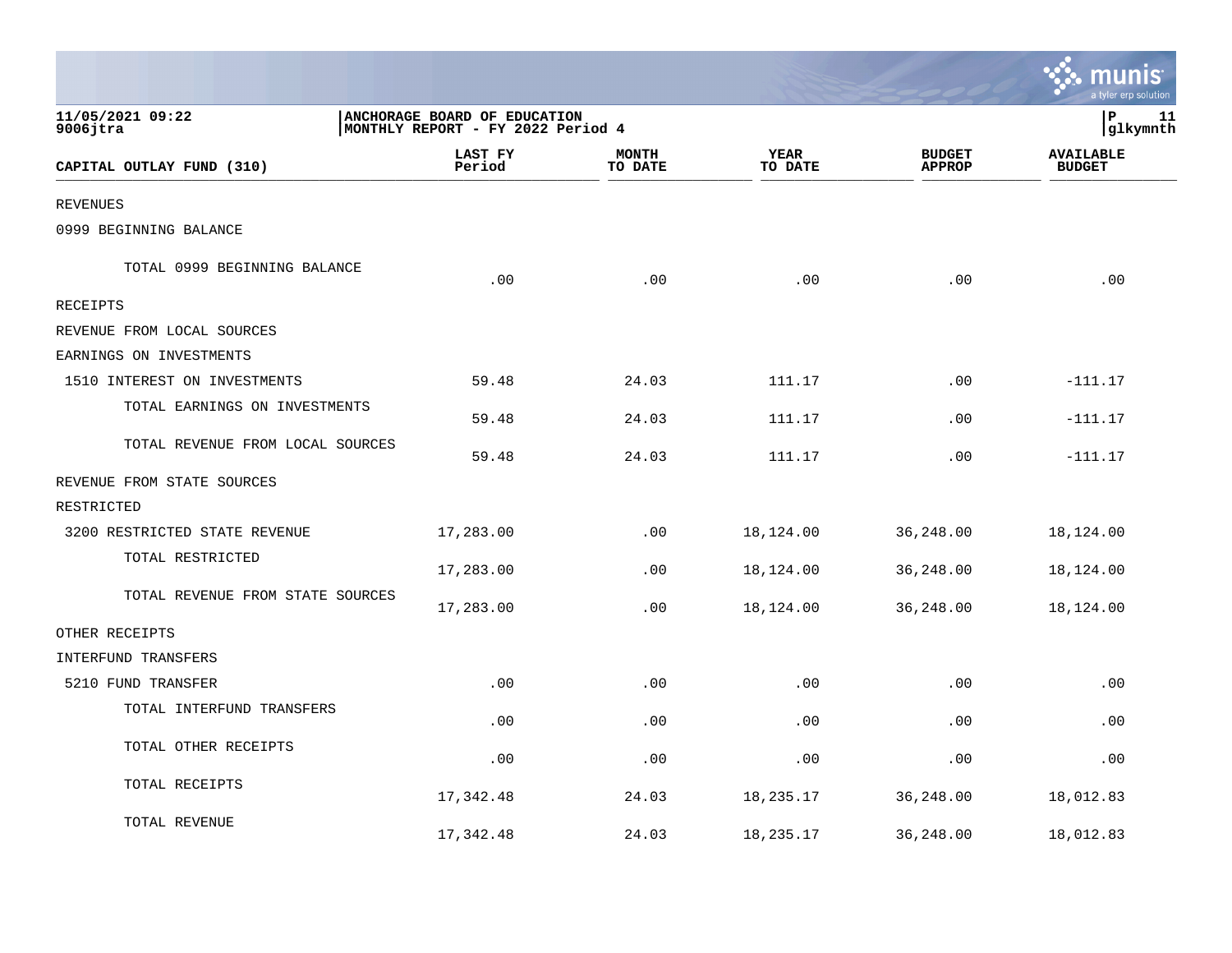

| 11/05/2021 09:22<br>$9006$ jtra                                               | ANCHORAGE BOARD OF EDUCATION<br>MONTHLY REPORT - FY 2022 Period 4 |                         |                        |                                | 12<br> P<br> glkymnth             |
|-------------------------------------------------------------------------------|-------------------------------------------------------------------|-------------------------|------------------------|--------------------------------|-----------------------------------|
| CAPITAL OUTLAY FUND (310)                                                     | LAST FY<br>Period                                                 | <b>MONTH</b><br>TO DATE | <b>YEAR</b><br>TO DATE | <b>BUDGET</b><br><b>APPROP</b> | <b>AVAILABLE</b><br><b>BUDGET</b> |
| <b>EXPENDITURES</b>                                                           |                                                                   |                         |                        |                                |                                   |
| 5100<br>DEBT SERVICE                                                          |                                                                   |                         |                        |                                |                                   |
| 0400<br>PURCHASED PROPERTY SERVICES<br>0800<br>DEBT SERVICE AND MISCELLANEOUS | .00<br>.00                                                        | .00<br>.00              | .00<br>.00             | 36,248.00<br>.00               | 36,248.00<br>.00                  |
| TOTAL 5100<br>DEBT SERVICE                                                    | .00                                                               | .00                     | .00                    | 36, 248.00                     | 36,248.00                         |
| 5200<br>FUND TRANSFERS                                                        |                                                                   |                         |                        |                                |                                   |
| 0900<br>OTHER ITEMS                                                           | 11,928.50                                                         | .00                     | .00                    | .00                            | .00                               |
| TOTAL 5200<br>FUND TRANSFERS                                                  | 11,928.50                                                         | .00                     | .00                    | .00                            | .00                               |
| TOTAL EXPENDITURES                                                            | 11,928.50                                                         | .00                     | .00                    | 36, 248.00                     | 36,248.00                         |
| TOTAL FOR CAPITAL OUTLAY FUND (310)                                           | 5,413.98                                                          | 24.03                   | 18,235.17              | .00                            | $-18, 235.17$                     |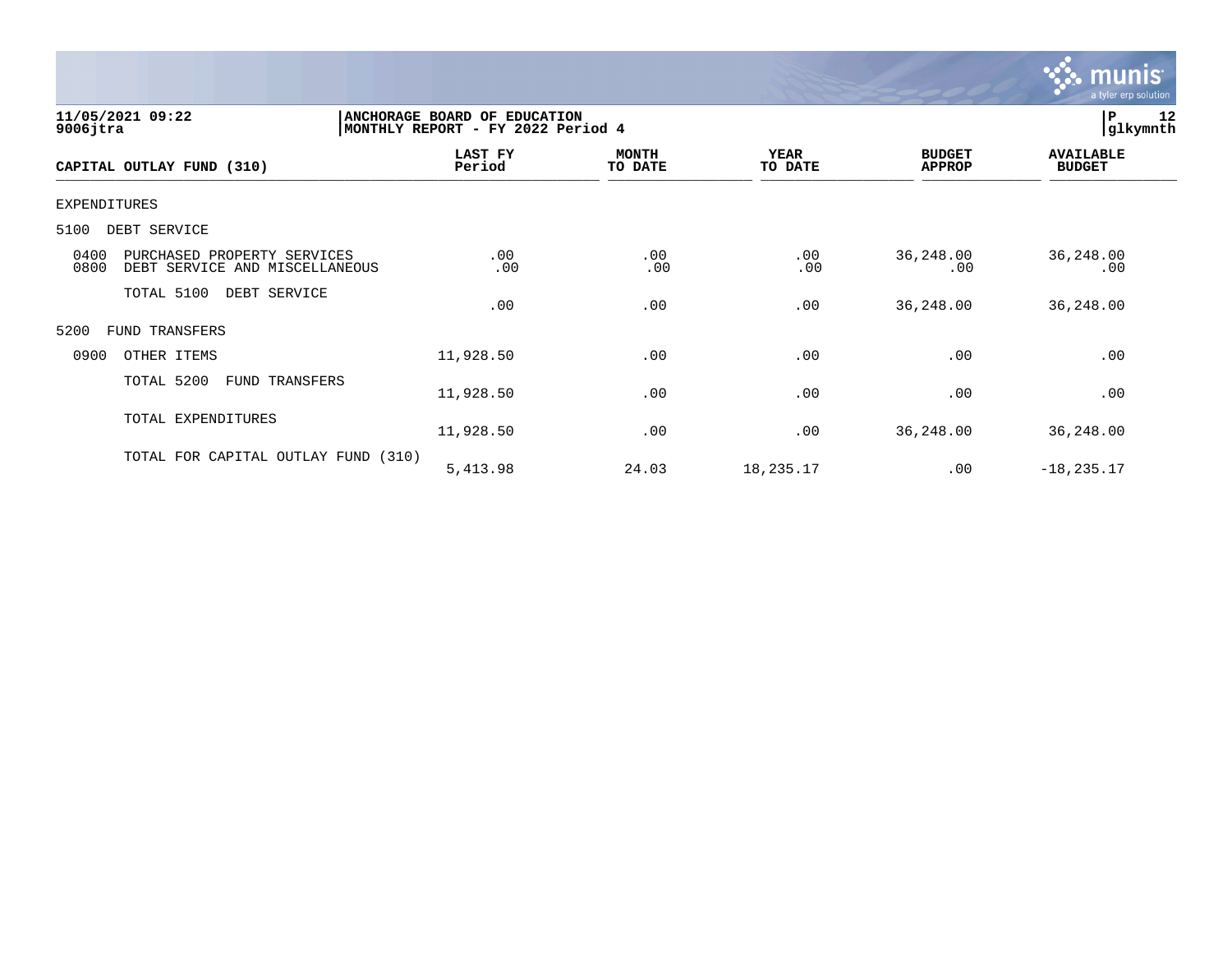|                                                           |                                                                   |                         |                             |                                | munis<br>a tyler erp solution     |
|-----------------------------------------------------------|-------------------------------------------------------------------|-------------------------|-----------------------------|--------------------------------|-----------------------------------|
| 11/05/2021 09:22<br>$9006$ jtra                           | ANCHORAGE BOARD OF EDUCATION<br>MONTHLY REPORT - FY 2022 Period 4 |                         |                             |                                | P<br>13<br>glkymnth               |
| BUILDING FUND (FSPK) (320)                                | LAST FY<br>Period                                                 | <b>MONTH</b><br>TO DATE | <b>YEAR</b><br>TO DATE      | <b>BUDGET</b><br><b>APPROP</b> | <b>AVAILABLE</b><br><b>BUDGET</b> |
| <b>REVENUES</b>                                           |                                                                   |                         |                             |                                |                                   |
| 0999 BEGINNING BALANCE                                    |                                                                   |                         |                             |                                |                                   |
| TOTAL 0999 BEGINNING BALANCE                              | .00                                                               | .00                     | .00                         | .00                            | .00                               |
| RECEIPTS                                                  |                                                                   |                         |                             |                                |                                   |
| REVENUE FROM LOCAL SOURCES                                |                                                                   |                         |                             |                                |                                   |
| AD VALOREM TAXES                                          |                                                                   |                         |                             |                                |                                   |
| 1111 GENERAL PROPERTY TAX<br>1115 DELINQUENT PROPERTY TAX | $.00 \ \,$<br>.00                                                 | .00<br>.00              | .00<br>.00                  | 262,315.00<br>.00              | 262,315.00<br>.00                 |
| TOTAL AD VALOREM TAXES                                    | .00                                                               | .00                     | .00                         | 262,315.00                     | 262, 315.00                       |
| EARNINGS ON INVESTMENTS                                   |                                                                   |                         |                             |                                |                                   |
| 1510 INTEREST ON INVESTMENTS                              | 551.47                                                            | 256.98                  | 1,189.04                    | .00                            | $-1, 189.04$                      |
| TOTAL EARNINGS ON INVESTMENTS                             | 551.47                                                            | 256.98                  | 1,189.04                    | .00                            | $-1, 189.04$                      |
| TOTAL REVENUE FROM LOCAL SOURCES                          | 551.47                                                            | 256.98                  | 1,189.04                    | 262,315.00                     | 261, 125.96                       |
| REVENUE FROM STATE SOURCES                                |                                                                   |                         |                             |                                |                                   |
| RESTRICTED                                                |                                                                   |                         |                             |                                |                                   |
| 3200 RESTRICTED STATE REVENUE                             | .00                                                               | .00                     | .00                         | .00                            | .00                               |
| TOTAL RESTRICTED                                          | .00                                                               | .00                     | .00                         | .00                            | .00                               |
| TOTAL REVENUE FROM STATE SOURCES                          | .00                                                               | .00                     | .00                         | .00                            | .00                               |
| OTHER RECEIPTS                                            |                                                                   |                         |                             |                                |                                   |
| INTERFUND TRANSFERS                                       |                                                                   |                         |                             |                                |                                   |
| 5210 FUND TRANSFER                                        | .00                                                               | .00                     | $\boldsymbol{\mathsf{.00}}$ | .00                            | .00                               |
| TOTAL INTERFUND TRANSFERS                                 | .00                                                               | .00                     | .00                         | .00                            | .00                               |
| TOTAL OTHER RECEIPTS                                      | .00                                                               | .00                     | .00                         | .00                            | .00                               |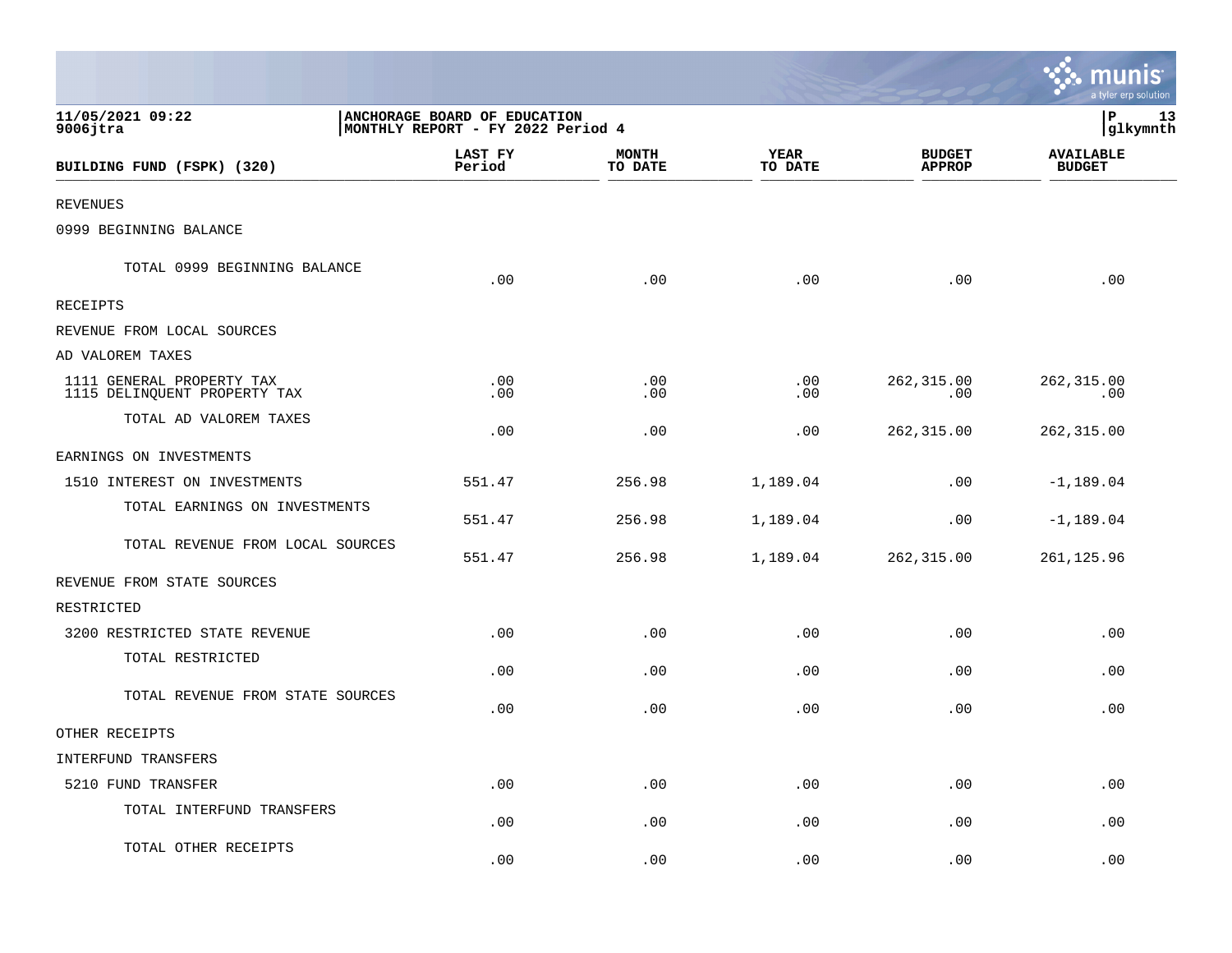|                                 |                                                                    |                         |                        |                                | munis<br>a tyler erp solution     |
|---------------------------------|--------------------------------------------------------------------|-------------------------|------------------------|--------------------------------|-----------------------------------|
| 11/05/2021 09:22<br>$9006$ jtra | ANCHORAGE BOARD OF EDUCATION<br> MONTHLY REPORT - FY 2022 Period 4 | P<br>14<br>glkymnth     |                        |                                |                                   |
| BUILDING FUND (FSPK) (320)      | LAST FY<br>Period                                                  | <b>MONTH</b><br>TO DATE | <b>YEAR</b><br>TO DATE | <b>BUDGET</b><br><b>APPROP</b> | <b>AVAILABLE</b><br><b>BUDGET</b> |
| TOTAL RECEIPTS                  | 551.47                                                             | 256.98                  | 1,189.04               | 262,315.00                     | 261,125.96                        |
| TOTAL REVENUE                   | 551.47                                                             | 256.98                  | 1,189.04               | 262,315.00                     | 261, 125.96                       |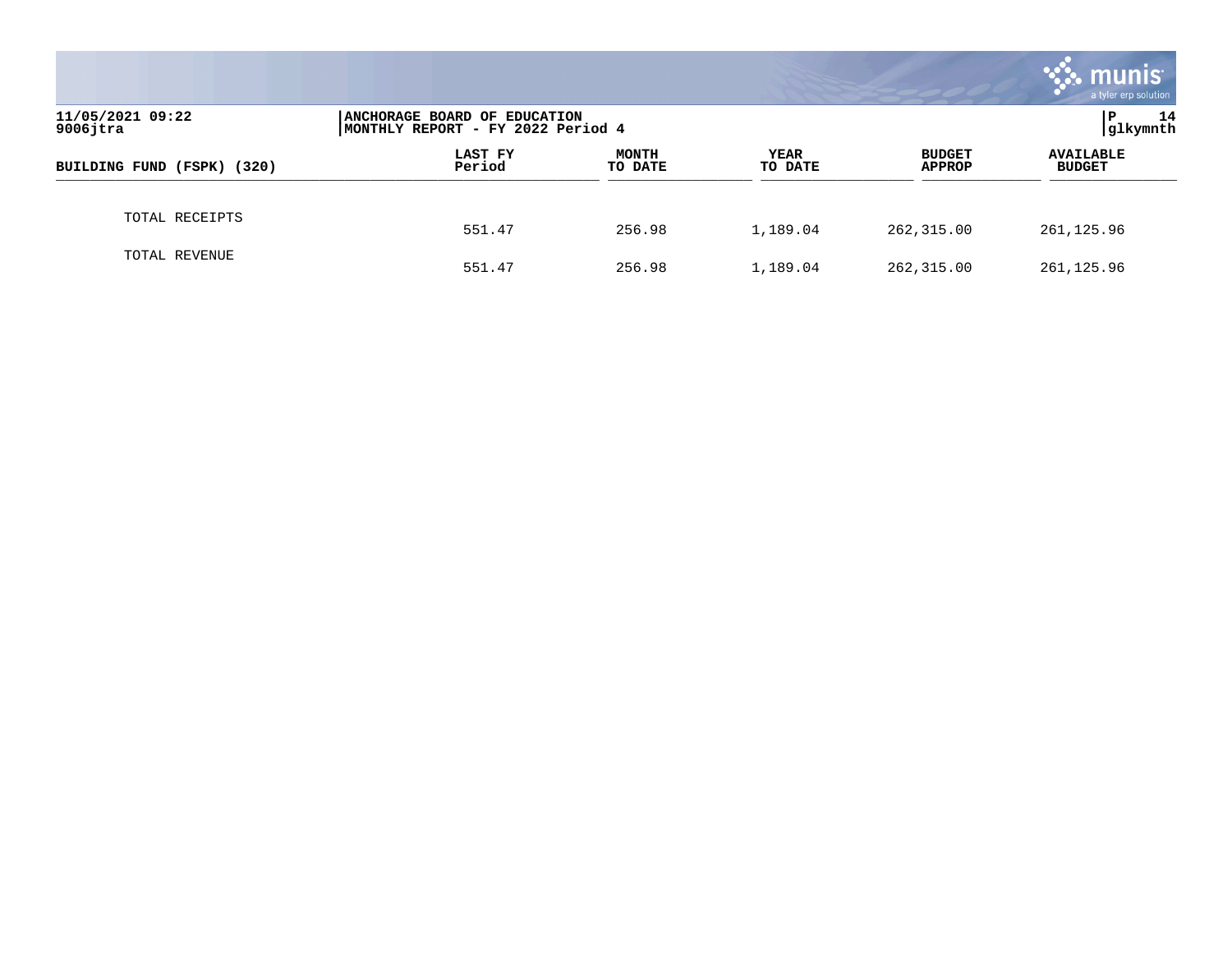

| 11/05/2021 09:22<br>$9006$ jtra                                                                                   | ANCHORAGE BOARD OF EDUCATION<br>MONTHLY REPORT - FY 2022 Period 4 | 15<br> P<br> glkymnth   |                        |                                |                                   |
|-------------------------------------------------------------------------------------------------------------------|-------------------------------------------------------------------|-------------------------|------------------------|--------------------------------|-----------------------------------|
| BUILDING FUND (FSPK) (320)                                                                                        | LAST FY<br>Period                                                 | <b>MONTH</b><br>TO DATE | <b>YEAR</b><br>TO DATE | <b>BUDGET</b><br><b>APPROP</b> | <b>AVAILABLE</b><br><b>BUDGET</b> |
| <b>EXPENDITURES</b>                                                                                               |                                                                   |                         |                        |                                |                                   |
| 5100<br>DEBT SERVICE                                                                                              |                                                                   |                         |                        |                                |                                   |
| 0400<br>PURCHASED PROPERTY SERVICES<br>0500<br>OTHER PURCHASED SERVICES<br>0800<br>DEBT SERVICE AND MISCELLANEOUS | .00<br>.00<br>.00                                                 | .00<br>.00<br>.00       | .00<br>.00<br>.00      | 262,315.00<br>.00<br>.00       | 262, 315.00<br>.00<br>.00         |
| TOTAL 5100<br>DEBT SERVICE                                                                                        | .00                                                               | .00                     | .00                    | 262,315.00                     | 262,315.00                        |
| 5200<br>FUND TRANSFERS                                                                                            |                                                                   |                         |                        |                                |                                   |
| 0900<br>OTHER ITEMS                                                                                               | .00                                                               | .00                     | .00                    | .00                            | .00                               |
| TOTAL 5200<br>FUND TRANSFERS                                                                                      | .00                                                               | .00                     | .00                    | .00                            | .00                               |
| TOTAL EXPENDITURES                                                                                                | .00                                                               | .00                     | .00                    | 262,315.00                     | 262, 315.00                       |
| TOTAL FOR BUILDING FUND<br>(FSPK) (320)                                                                           | 551.47                                                            | 256.98                  | 1,189.04               | .00                            | $-1,189.04$                       |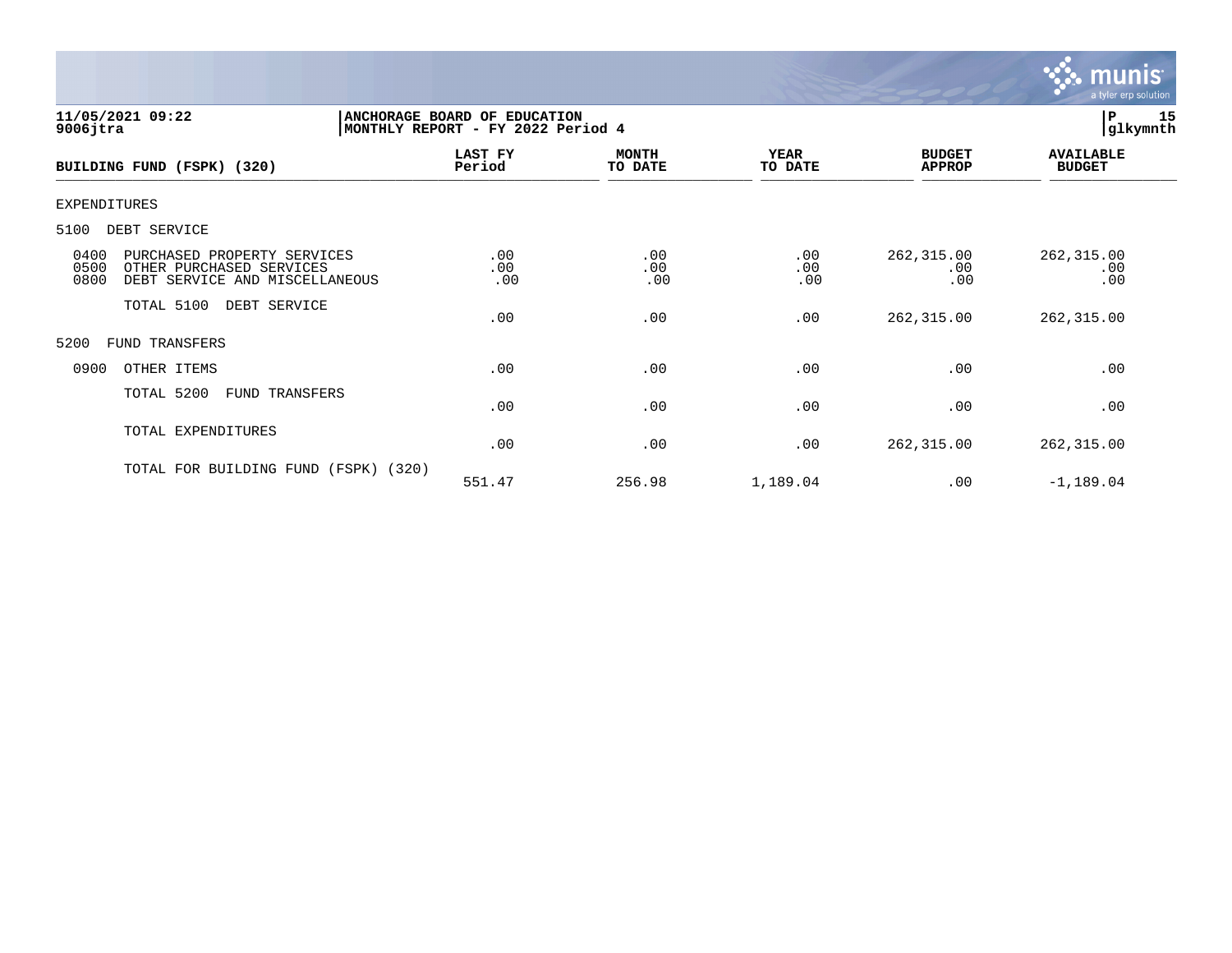|                                        |                          |                                                                   |                        |                                | a tyler erp solution              |  |  |
|----------------------------------------|--------------------------|-------------------------------------------------------------------|------------------------|--------------------------------|-----------------------------------|--|--|
| 11/05/2021 09:22<br>$9006$ jtra        |                          | ANCHORAGE BOARD OF EDUCATION<br>MONTHLY REPORT - FY 2022 Period 4 |                        |                                |                                   |  |  |
| CONSTRUCTION FUND (360)                | <b>LAST FY</b><br>Period | <b>MONTH</b><br>TO DATE                                           | <b>YEAR</b><br>TO DATE | <b>BUDGET</b><br><b>APPROP</b> | <b>AVAILABLE</b><br><b>BUDGET</b> |  |  |
| <b>REVENUES</b>                        |                          |                                                                   |                        |                                |                                   |  |  |
| 0999 BEGINNING BALANCE                 |                          |                                                                   |                        |                                |                                   |  |  |
| TOTAL 0999 BEGINNING BALANCE           | .00                      | .00                                                               | .00                    | .00                            | .00                               |  |  |
| <b>RECEIPTS</b>                        |                          |                                                                   |                        |                                |                                   |  |  |
| REVENUE FROM LOCAL SOURCES             |                          |                                                                   |                        |                                |                                   |  |  |
| OTHER REVENUE FROM LOCAL SOURCES       |                          |                                                                   |                        |                                |                                   |  |  |
| 1990 MISCELLANEOUS REVENUE             | .00                      | .00                                                               | .00                    | .00                            | .00                               |  |  |
| TOTAL OTHER REVENUE FROM LOCAL SOURCES | .00                      | .00                                                               | .00                    | .00                            | .00                               |  |  |
| TOTAL REVENUE FROM LOCAL SOURCES       | .00                      | .00                                                               | .00                    | .00                            | .00                               |  |  |
| OTHER RECEIPTS                         |                          |                                                                   |                        |                                |                                   |  |  |
| INTERFUND TRANSFERS                    |                          |                                                                   |                        |                                |                                   |  |  |
| 5210 FUND TRANSFER                     | 11,928.50                | .00                                                               | .00                    | .00                            | .00                               |  |  |
| TOTAL INTERFUND TRANSFERS              | 11,928.50                | .00                                                               | .00                    | .00                            | .00                               |  |  |
| TOTAL OTHER RECEIPTS                   | 11,928.50                | .00                                                               | .00                    | .00                            | .00                               |  |  |
| TOTAL RECEIPTS                         | 11,928.50                | .00                                                               | .00                    | .00                            | .00                               |  |  |
| TOTAL REVENUE                          | 11,928.50                | .00                                                               | .00                    | .00                            | .00                               |  |  |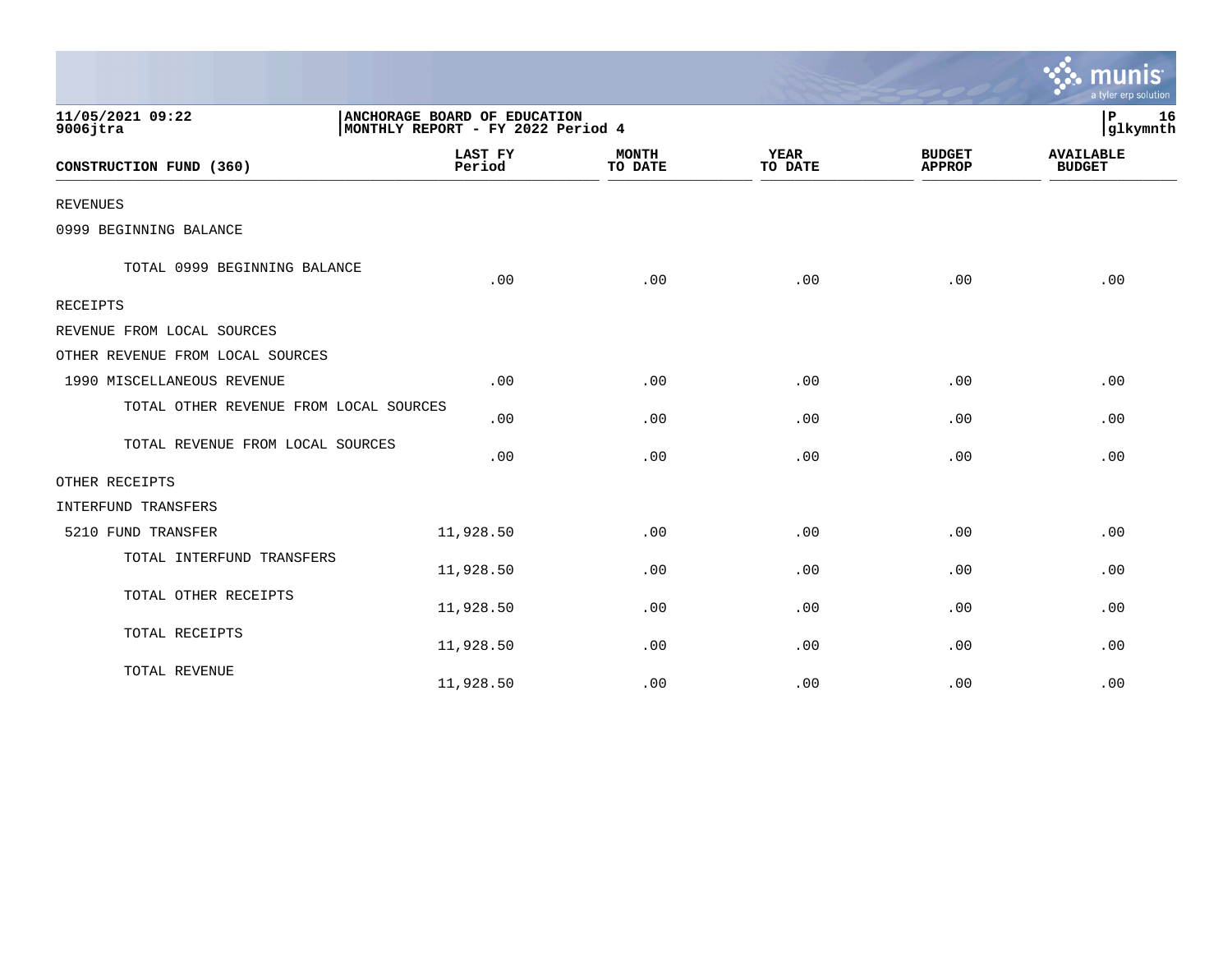

| 11/05/2021 09:22<br>$9006$ jtra                                                                                                                                                         | ANCHORAGE BOARD OF EDUCATION<br>MONTHLY REPORT - FY 2022 Period 4 | P<br>17<br>glkymnth                    |                                        |                                        |                                        |
|-----------------------------------------------------------------------------------------------------------------------------------------------------------------------------------------|-------------------------------------------------------------------|----------------------------------------|----------------------------------------|----------------------------------------|----------------------------------------|
| CONSTRUCTION FUND (360)                                                                                                                                                                 | LAST FY<br>Period                                                 | <b>MONTH</b><br>TO DATE                | <b>YEAR</b><br>TO DATE                 | <b>BUDGET</b><br><b>APPROP</b>         | <b>AVAILABLE</b><br><b>BUDGET</b>      |
| <b>EXPENDITURES</b>                                                                                                                                                                     |                                                                   |                                        |                                        |                                        |                                        |
| 4700<br>BUILDING IMPROVEMENTS                                                                                                                                                           |                                                                   |                                        |                                        |                                        |                                        |
| 0100<br>SALARIES PERSONNEL SERVICES<br>0200<br>EMPLOYEE BENEFITS<br>0300<br>PURCHASED PROF AND TECH SERV<br>0400<br>PURCHASED PROPERTY SERVICES<br>0600<br>SUPPLIES<br>0700<br>PROPERTY | .00<br>.00<br>.00<br>12,253.50<br>.00<br>.00                      | .00<br>.00<br>.00<br>.00<br>.00<br>.00 | .00<br>.00<br>.00<br>.00<br>.00<br>.00 | .00<br>.00<br>.00<br>.00<br>.00<br>.00 | .00<br>.00<br>.00<br>.00<br>.00<br>.00 |
| TOTAL 4700<br>BUILDING IMPROVEMENTS                                                                                                                                                     | 12,253.50                                                         | .00                                    | .00                                    | .00                                    | .00                                    |
| TOTAL EXPENDITURES                                                                                                                                                                      | 12,253.50                                                         | .00                                    | .00                                    | .00                                    | .00                                    |
| TOTAL FOR CONSTRUCTION FUND (360)                                                                                                                                                       | $-325.00$                                                         | .00                                    | .00                                    | .00                                    | .00                                    |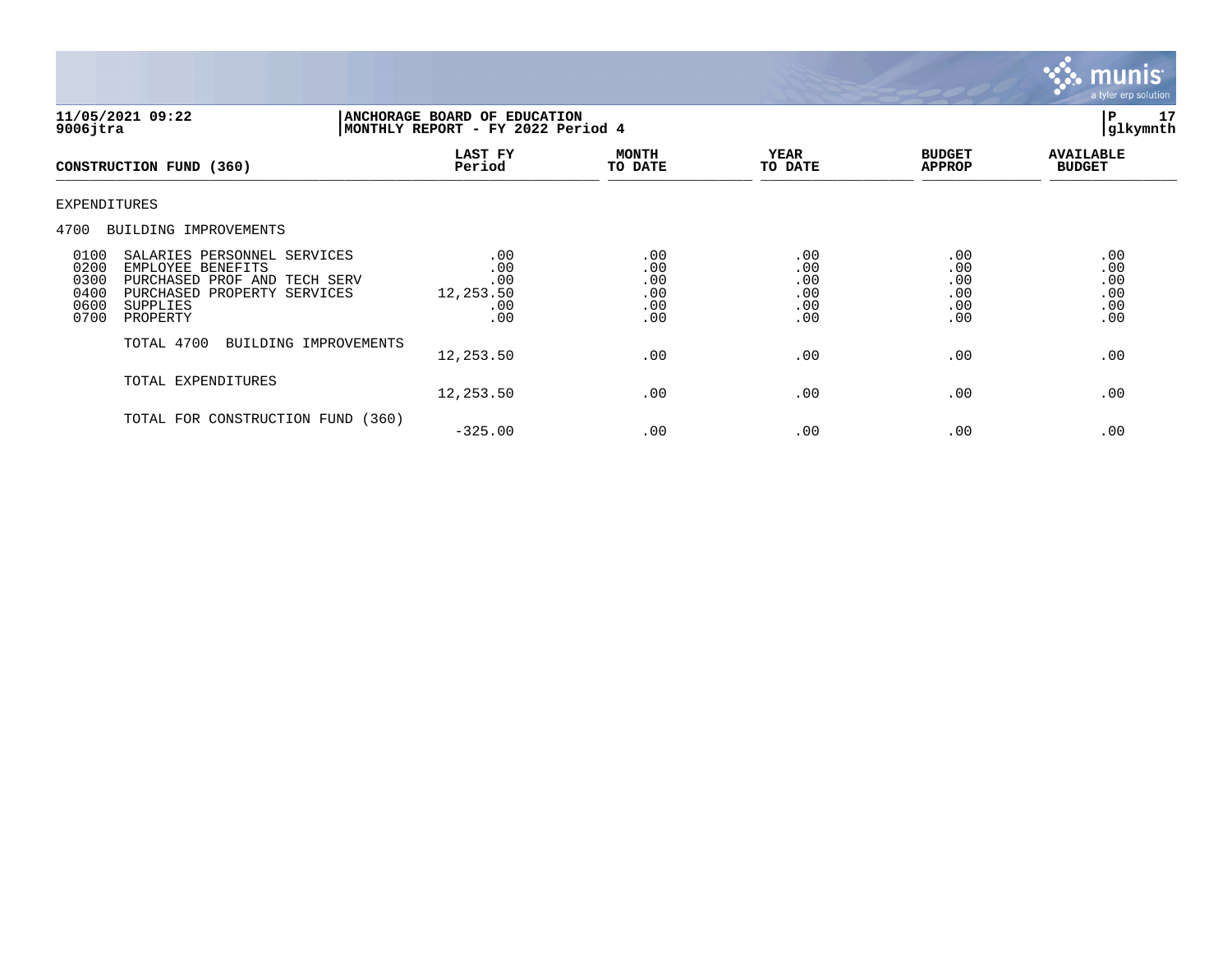|                                                |                                                                   |                         |                        |                                | munis<br>a tyler erp solution     |  |
|------------------------------------------------|-------------------------------------------------------------------|-------------------------|------------------------|--------------------------------|-----------------------------------|--|
| 11/05/2021 09:22<br>$9006$ jtra                | ANCHORAGE BOARD OF EDUCATION<br>MONTHLY REPORT - FY 2022 Period 4 |                         |                        |                                |                                   |  |
| DEBT SERVICE FUND (400)                        | <b>LAST FY</b><br>Period                                          | <b>MONTH</b><br>TO DATE | <b>YEAR</b><br>TO DATE | <b>BUDGET</b><br><b>APPROP</b> | <b>AVAILABLE</b><br><b>BUDGET</b> |  |
| <b>REVENUES</b>                                |                                                                   |                         |                        |                                |                                   |  |
| <b>RECEIPTS</b>                                |                                                                   |                         |                        |                                |                                   |  |
| REVENUE FROM STATE SOURCES                     |                                                                   |                         |                        |                                |                                   |  |
| REVENUE ON BEHALF PAYMENTS                     |                                                                   |                         |                        |                                |                                   |  |
| 3900 STATE ON-BEHALF PAYMENTS                  | .00                                                               | .00                     | .00                    | .00                            | .00                               |  |
| TOTAL REVENUE ON BEHALF PAYMENTS               | .00                                                               | .00                     | .00                    | .00                            | .00                               |  |
| TOTAL REVENUE FROM STATE SOURCES               | .00                                                               | .00                     | .00                    | .00                            | .00                               |  |
| OTHER RECEIPTS                                 |                                                                   |                         |                        |                                |                                   |  |
| <b>BOND ISSUANCE</b>                           |                                                                   |                         |                        |                                |                                   |  |
| 5100 BOND SALE<br>5110 BOND PRINCIPAL PROCEEDS | .00<br>.00                                                        | .00<br>.00              | .00<br>.00             | .00<br>.00                     | .00<br>.00                        |  |
| TOTAL BOND ISSUANCE                            | .00                                                               | .00                     | .00                    | .00                            | .00                               |  |
| INTERFUND TRANSFERS                            |                                                                   |                         |                        |                                |                                   |  |
| 5210 FUND TRANSFER                             | .00                                                               | .00                     | .00                    | .00                            | .00                               |  |
| TOTAL INTERFUND TRANSFERS                      | .00                                                               | .00                     | .00                    | .00                            | .00                               |  |
| TOTAL OTHER RECEIPTS                           | .00                                                               | .00                     | .00                    | .00                            | .00                               |  |
| TOTAL RECEIPTS                                 | .00                                                               | .00                     | .00                    | .00                            | .00                               |  |
| TOTAL REVENUE                                  | .00                                                               | .00                     | .00                    | .00                            | .00                               |  |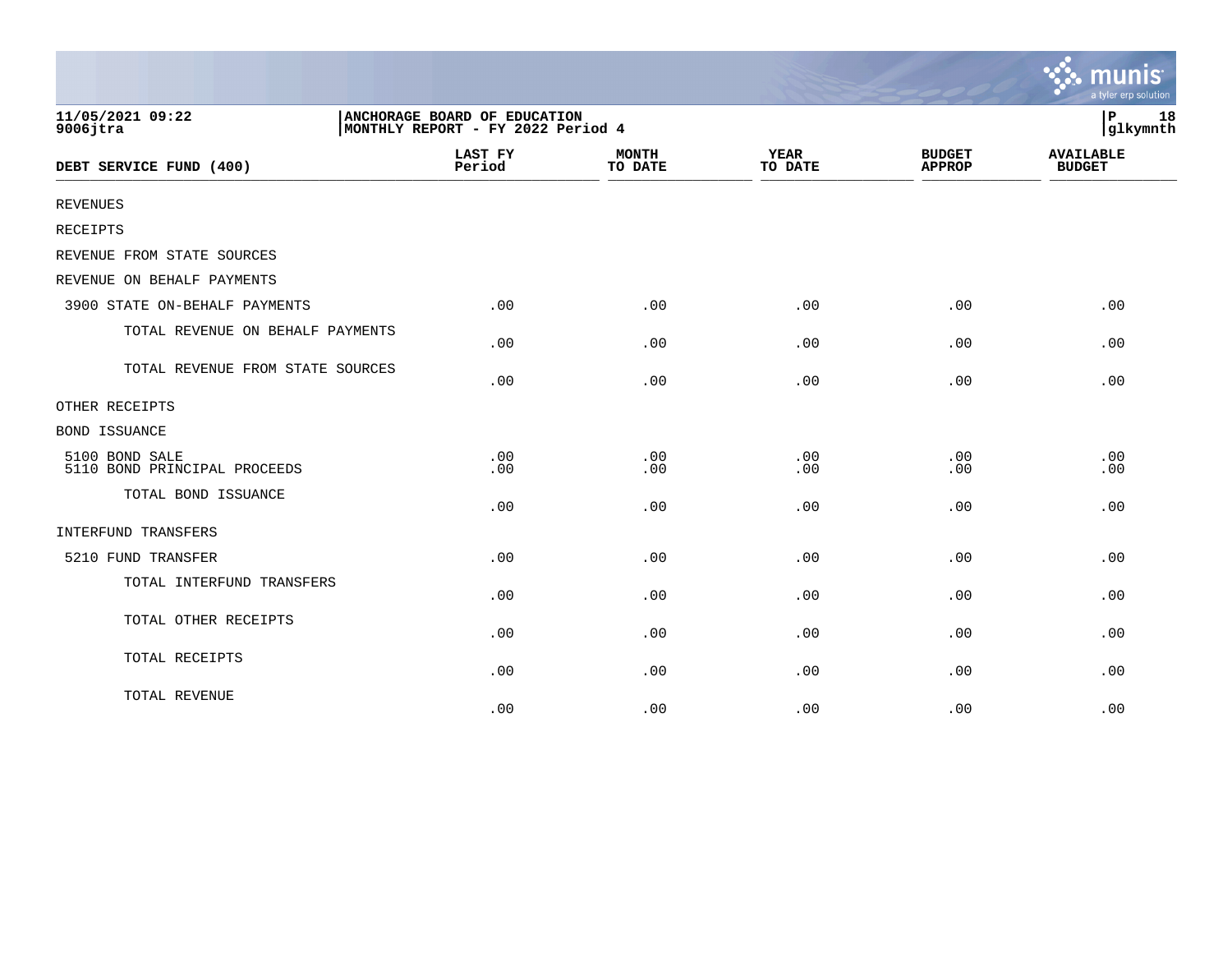

| 11/05/2021 09:22<br>$9006$ jtra                               | ANCHORAGE BOARD OF EDUCATION<br>MONTHLY REPORT - FY 2022 Period 4 |                         |                        |                                |                                   |  |
|---------------------------------------------------------------|-------------------------------------------------------------------|-------------------------|------------------------|--------------------------------|-----------------------------------|--|
| DEBT SERVICE FUND (400)                                       | LAST FY<br>Period                                                 | <b>MONTH</b><br>TO DATE | <b>YEAR</b><br>TO DATE | <b>BUDGET</b><br><b>APPROP</b> | <b>AVAILABLE</b><br><b>BUDGET</b> |  |
| EXPENDITURES                                                  |                                                                   |                         |                        |                                |                                   |  |
| 5100<br>DEBT SERVICE                                          |                                                                   |                         |                        |                                |                                   |  |
| 0800<br>DEBT SERVICE AND MISCELLANEOUS<br>0900<br>OTHER ITEMS | .00<br>.00                                                        | .00<br>.00              | .00<br>.00             | .00<br>.00                     | .00<br>.00                        |  |
| TOTAL 5100<br>DEBT SERVICE                                    | .00                                                               | .00                     | .00                    | .00                            | .00                               |  |
| TOTAL EXPENDITURES                                            | .00                                                               | .00                     | .00                    | .00                            | .00                               |  |
| TOTAL FOR DEBT SERVICE FUND                                   | (400)<br>.00                                                      | .00                     | .00                    | .00                            | .00                               |  |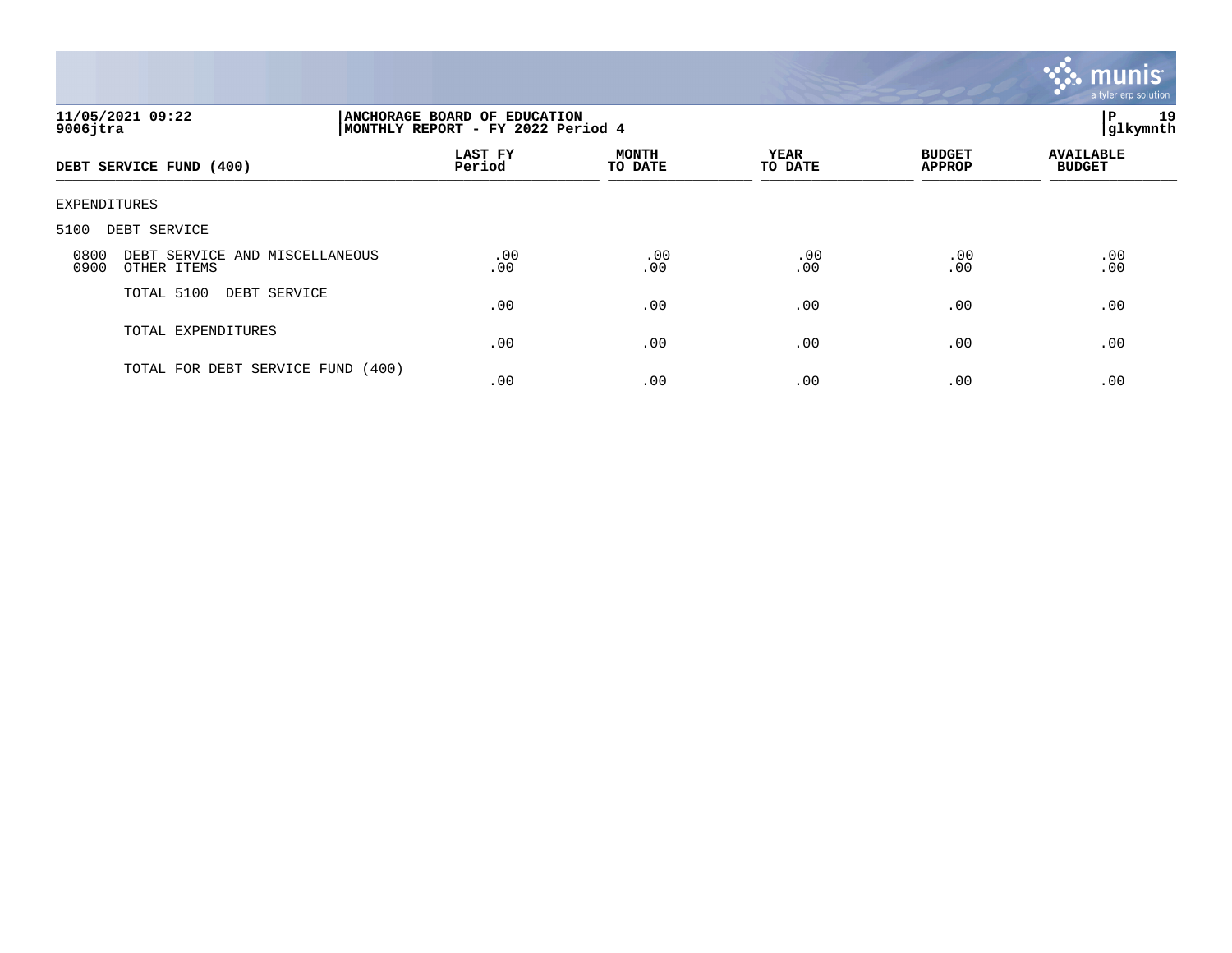|                                                                                                                                                                                                                                                                                                                                                                             |                                                                                  |                                                                              |                                                                               |                                                                                | a tyler erp solution                                                          |
|-----------------------------------------------------------------------------------------------------------------------------------------------------------------------------------------------------------------------------------------------------------------------------------------------------------------------------------------------------------------------------|----------------------------------------------------------------------------------|------------------------------------------------------------------------------|-------------------------------------------------------------------------------|--------------------------------------------------------------------------------|-------------------------------------------------------------------------------|
| 11/05/2021 09:22<br>$9006$ jtra                                                                                                                                                                                                                                                                                                                                             | ANCHORAGE BOARD OF EDUCATION<br>MONTHLY REPORT - FY 2022 Period 4                |                                                                              |                                                                               |                                                                                | ∣P<br>20<br>glkymnth                                                          |
| FOOD SERVICE FUND (51)                                                                                                                                                                                                                                                                                                                                                      | <b>LAST FY</b><br>Period                                                         | <b>MONTH</b><br>TO DATE                                                      | <b>YEAR</b><br>TO DATE                                                        | <b>BUDGET</b><br><b>APPROP</b>                                                 | <b>AVAILABLE</b><br><b>BUDGET</b>                                             |
| <b>REVENUES</b>                                                                                                                                                                                                                                                                                                                                                             |                                                                                  |                                                                              |                                                                               |                                                                                |                                                                               |
| 0999 BEGINNING BALANCE                                                                                                                                                                                                                                                                                                                                                      |                                                                                  |                                                                              |                                                                               |                                                                                |                                                                               |
| TOTAL 0999 BEGINNING BALANCE                                                                                                                                                                                                                                                                                                                                                | 9,566.27                                                                         | .00                                                                          | 1,381.47                                                                      | 1,381.47                                                                       | .00                                                                           |
| RECEIPTS                                                                                                                                                                                                                                                                                                                                                                    |                                                                                  |                                                                              |                                                                               |                                                                                |                                                                               |
| REVENUE FROM LOCAL SOURCES                                                                                                                                                                                                                                                                                                                                                  |                                                                                  |                                                                              |                                                                               |                                                                                |                                                                               |
| EARNINGS ON INVESTMENTS                                                                                                                                                                                                                                                                                                                                                     |                                                                                  |                                                                              |                                                                               |                                                                                |                                                                               |
| 1510 INTEREST ON INVESTMENTS                                                                                                                                                                                                                                                                                                                                                | .35                                                                              | 4.82                                                                         | 9.58                                                                          | 150.00                                                                         | 140.42                                                                        |
| TOTAL EARNINGS ON INVESTMENTS                                                                                                                                                                                                                                                                                                                                               | .35                                                                              | 4.82                                                                         | 9.58                                                                          | 150.00                                                                         | 140.42                                                                        |
| FOOD SERVICE                                                                                                                                                                                                                                                                                                                                                                |                                                                                  |                                                                              |                                                                               |                                                                                |                                                                               |
| 1611 REIMBURSABLE SCHOOL LUNCH PROG<br>1612 REIMBURSABLE SCH BREAKFAST PRG<br>1613 REIMBURSABLE SPECIAL MILK PROG<br>1621 NON-REIMBURSABLE LUNCH PROG<br>1622 NON-REIMBURSABLE BREAKFAST PRG<br>1623 NON-REIMBURSABLE MILK PROGRAM<br>1624 NON-REIMBURSBLE A LA CARTE PRG<br>1629 NON-REIMBURSBLE OTHER FOOD PRG<br>1629 MY SCHOOL BUCKS RECEIPTS<br>1630 SPECIAL FUNCTIONS | .00<br>.00<br>.00<br>.00<br>.00<br>.00<br>.00<br>$-3,460.99$<br>17,009.51<br>.00 | .00<br>.00<br>.00<br>.00<br>.00<br>.00<br>.00<br>1,390.90<br>2,310.00<br>.00 | .00<br>.00<br>.00<br>.00<br>.00<br>.00<br>.00<br>3,196.31<br>14,589.80<br>.00 | .00<br>.00<br>.00<br>.00<br>.00<br>.00<br>.00<br>16,000.00<br>16,000.00<br>.00 | .00<br>.00<br>.00<br>.00<br>.00<br>.00<br>.00<br>12,803.69<br>1,410.20<br>.00 |
| TOTAL FOOD SERVICE                                                                                                                                                                                                                                                                                                                                                          | 13,548.52                                                                        | 3,700.90                                                                     | 17,786.11                                                                     | 32,000.00                                                                      | 14, 213.89                                                                    |
| OTHER REVENUE FROM LOCAL SOURCES                                                                                                                                                                                                                                                                                                                                            |                                                                                  |                                                                              |                                                                               |                                                                                |                                                                               |
| 1920 CONTRIBUTIONS/DONATIONS<br>1980 REFUND OF PRIOR YR EXPENDITURE<br>1990 MISCELLANEOUS REVENUE                                                                                                                                                                                                                                                                           | .00<br>.00<br>.00                                                                | .00<br>.00<br>.00                                                            | .00<br>.00<br>.00                                                             | .00<br>.00<br>.00                                                              | .00<br>.00<br>.00                                                             |
| TOTAL OTHER REVENUE FROM LOCAL SOURCES                                                                                                                                                                                                                                                                                                                                      | .00                                                                              | .00                                                                          | .00                                                                           | .00                                                                            | .00                                                                           |
| TOTAL REVENUE FROM LOCAL SOURCES                                                                                                                                                                                                                                                                                                                                            | 13,548.87                                                                        | 3,705.72                                                                     | 17,795.69                                                                     | 32,150.00                                                                      | 14,354.31                                                                     |
| REVENUE FROM STATE SOURCES                                                                                                                                                                                                                                                                                                                                                  |                                                                                  |                                                                              |                                                                               |                                                                                |                                                                               |
| RESTRICTED                                                                                                                                                                                                                                                                                                                                                                  |                                                                                  |                                                                              |                                                                               |                                                                                |                                                                               |
| 3200 RESTRICTED STATE REVENUE                                                                                                                                                                                                                                                                                                                                               | .00                                                                              | .00                                                                          | .00                                                                           | 1,350.00                                                                       | 1,350.00                                                                      |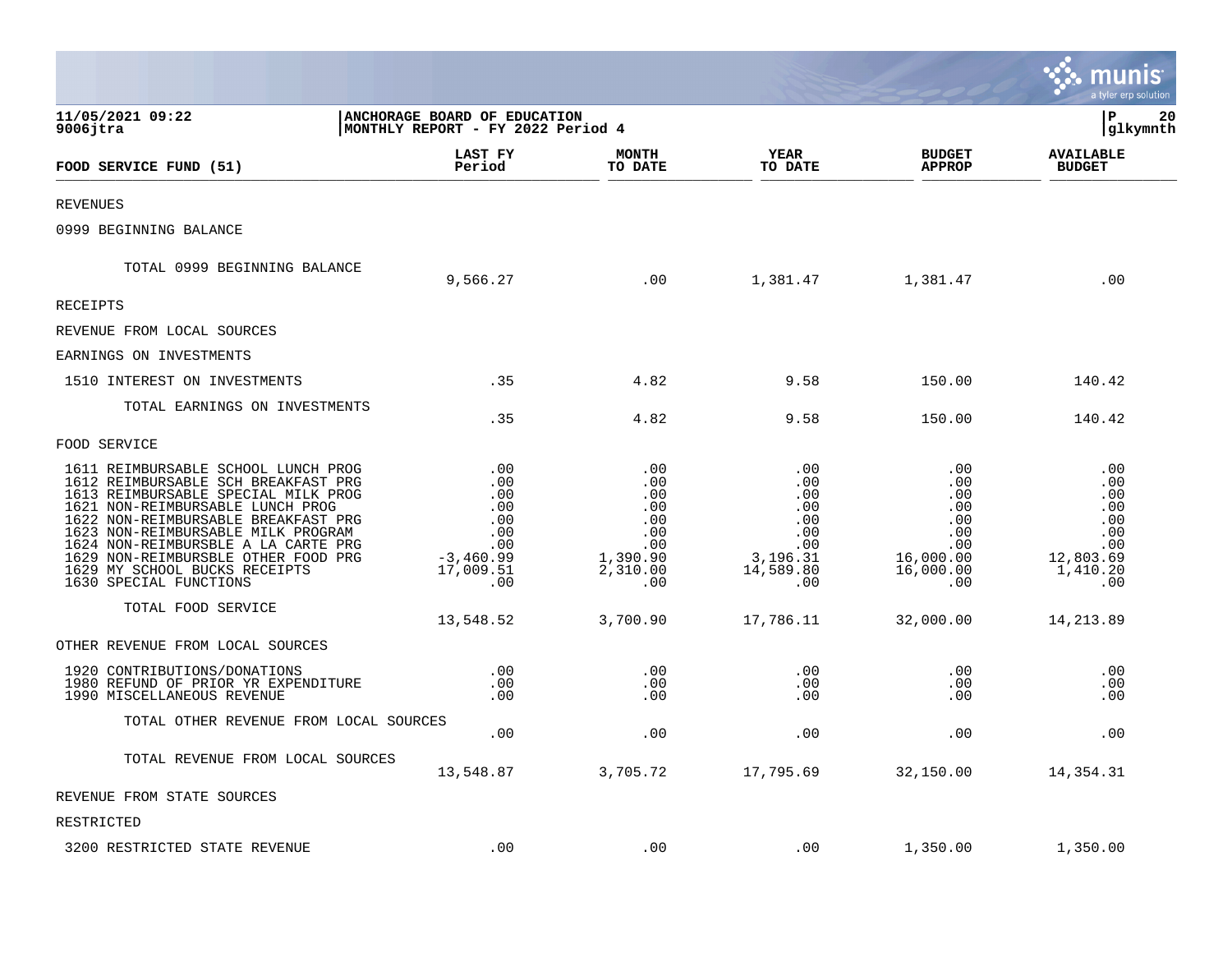

**11/05/2021 09:22 |ANCHORAGE BOARD OF EDUCATION |P 21** MONTHLY REPORT - FY 2022 Period 4  **LAST FY MONTH YEAR BUDGET AVAILABLE FOOD SERVICE FUND (51) Period TO DATE TO DATE APPROP BUDGET**   $\frac{10 \text{ BFR}}{10 \text{ BFR}}$ TOTAL RESTRICTED  $.00$   $.00$   $.00$   $.00$   $.00$   $.00$   $.00$   $.00$   $.00$   $.00$ REVENUE IN LIEU OF TAXES/STATE 3800 REVENUE IN LIEU OF TAXES/STATE .00 .00 .00 .00 .00 TOTAL REVENUE IN LIEU OF TAXES/STATE .00 .00 .00 .00 .00 REVENUE ON BEHALF PAYMENTS 3900 STATE ON-BEHALF PAYMENTS .00 .00 .00 .00 .00 TOTAL REVENUE ON BEHALF PAYMENTS  $.00$  .  $.00$  .  $.00$  .  $.00$  .  $.00$  .  $.00$  .  $.00$  .  $.00$  .  $.00$  .  $.00$  .  $.00$  .  $.00$  .  $.00$  .  $.00$  .  $.00$  .  $.00$  .  $.00$  .  $.00$  .  $.00$  .  $.00$  .  $.00$  .  $.00$  .  $.00$  .  $.00$  .  $.00$  .  $.00$  .  $.00$  .  $.00$ TOTAL REVENUE FROM STATE SOURCES  $.00$   $.00$   $.00$   $.00$   $.00$   $.00$   $.00$   $.00$   $.00$   $.00$ REVENUE FROM FEDERAL SOURCES RESTRICTED THROUGH THE STATE 4500 RESTRICTED FED THRU STATE 425.10 29,598.26 46,292.71 207,367.00 161,074.29 TOTAL RESTRICTED THROUGH THE STATE 425.10 29,598.26 46,292.71 207,367.00 161,074.29 CHILD NUTRITION PROGRAM DONATED COMMODIT 4950 CHILD NUTR PRG DONATED COMMOD .00 .00 .00 .00 .00 TOTAL CHILD NUTRITION PROGRAM DONATED COMMODIT  $.00$  .  $.00$  .  $.00$  .  $.00$  .  $.00$  .  $.00$  .  $.00$  .  $.00$  .  $.00$  .  $.00$  .  $.00$  .  $.00$  .  $.00$  .  $.00$  .  $.00$  .  $.00$  .  $.00$  .  $.00$  .  $.00$  .  $.00$  .  $.00$  .  $.00$  .  $.00$  .  $.00$  .  $.00$  .  $.00$  .  $.00$  .  $.00$ TOTAL REVENUE FROM FEDERAL SOURCES 425.10 29,598.26 46,292.71 207,367.00 161,074.29 OTHER RECEIPTS INTERFUND TRANSFERS 5210 FUND TRANSFER .00 .00 .00 13,970.00 13,970.00 TOTAL INTERFUND TRANSFERS  $.00$   $.00$   $.00$   $.00$   $.00$   $.00$   $.00$   $.00$   $.00$   $.00$ SALE OR COMP FOR LOSS OF ASSETS 5341 SALE OF EQUIPMENT ETC .00 .00 .00 .00 .00

5342 LOSS COMP - EOUIPMENT ETC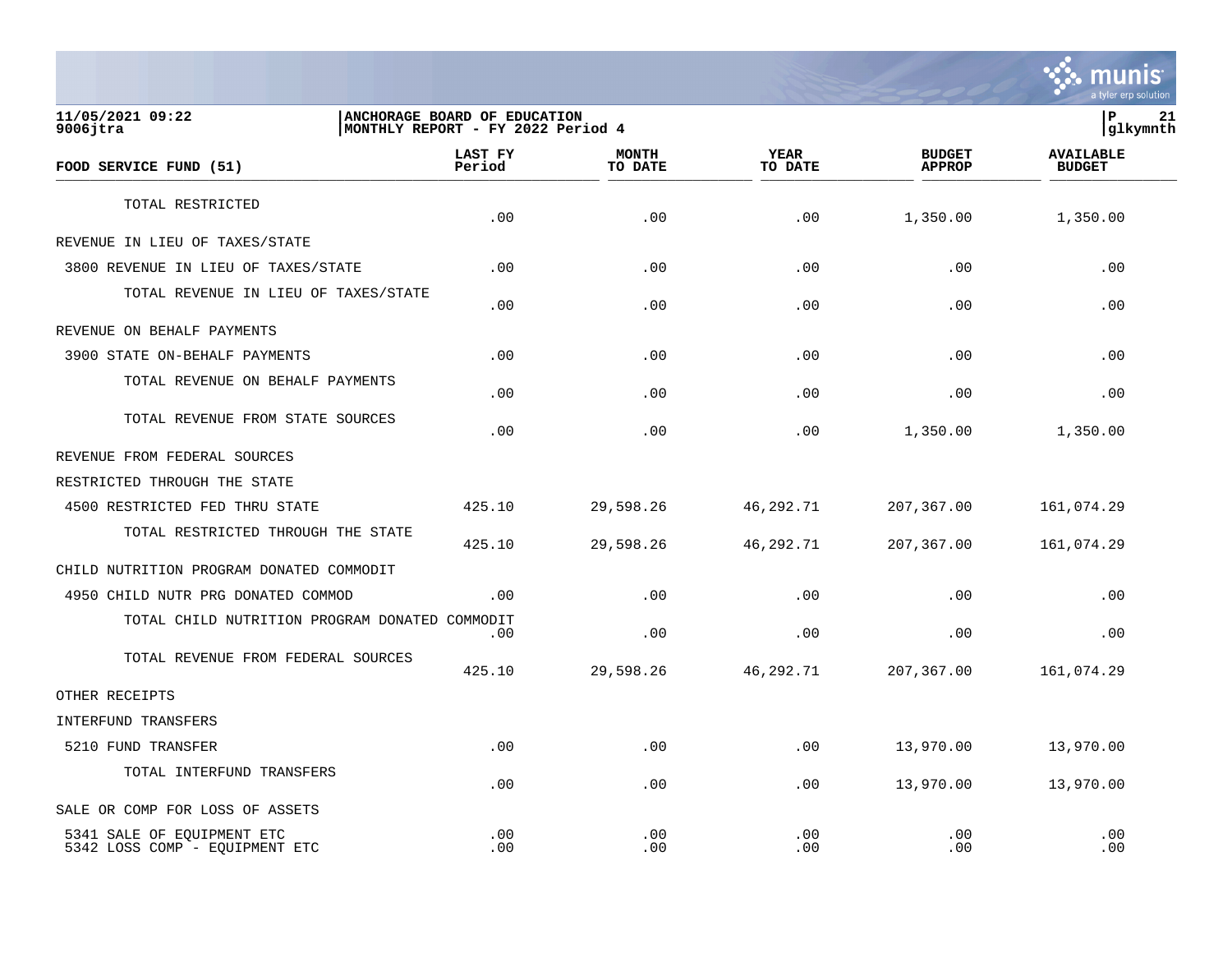

| 11/05/2021 09:22<br>$9006$ jtra       |                   | l P<br>ANCHORAGE BOARD OF EDUCATION<br> glkymnth<br> MONTHLY REPORT - FY 2022 Period 4 |                        |                                |                                   |  |  |
|---------------------------------------|-------------------|----------------------------------------------------------------------------------------|------------------------|--------------------------------|-----------------------------------|--|--|
| FOOD SERVICE FUND (51)                | LAST FY<br>Period | <b>MONTH</b><br>TO DATE                                                                | <b>YEAR</b><br>TO DATE | <b>BUDGET</b><br><b>APPROP</b> | <b>AVAILABLE</b><br><b>BUDGET</b> |  |  |
| TOTAL SALE OR COMP FOR LOSS OF ASSETS | .00               | .00                                                                                    | .00                    | .00                            | .00                               |  |  |
| TOTAL OTHER RECEIPTS                  | .00               | .00                                                                                    | .00                    | 13,970.00                      | 13,970.00                         |  |  |
| TOTAL RECEIPTS                        | 13,973.97         | 33,303.98                                                                              | 64,088.40              | 254,837.00                     | 190,748.60                        |  |  |
| TOTAL REVENUE                         | 23,540.24         | 33,303.98                                                                              | 65,469.87              | 256, 218.47                    | 190,748.60                        |  |  |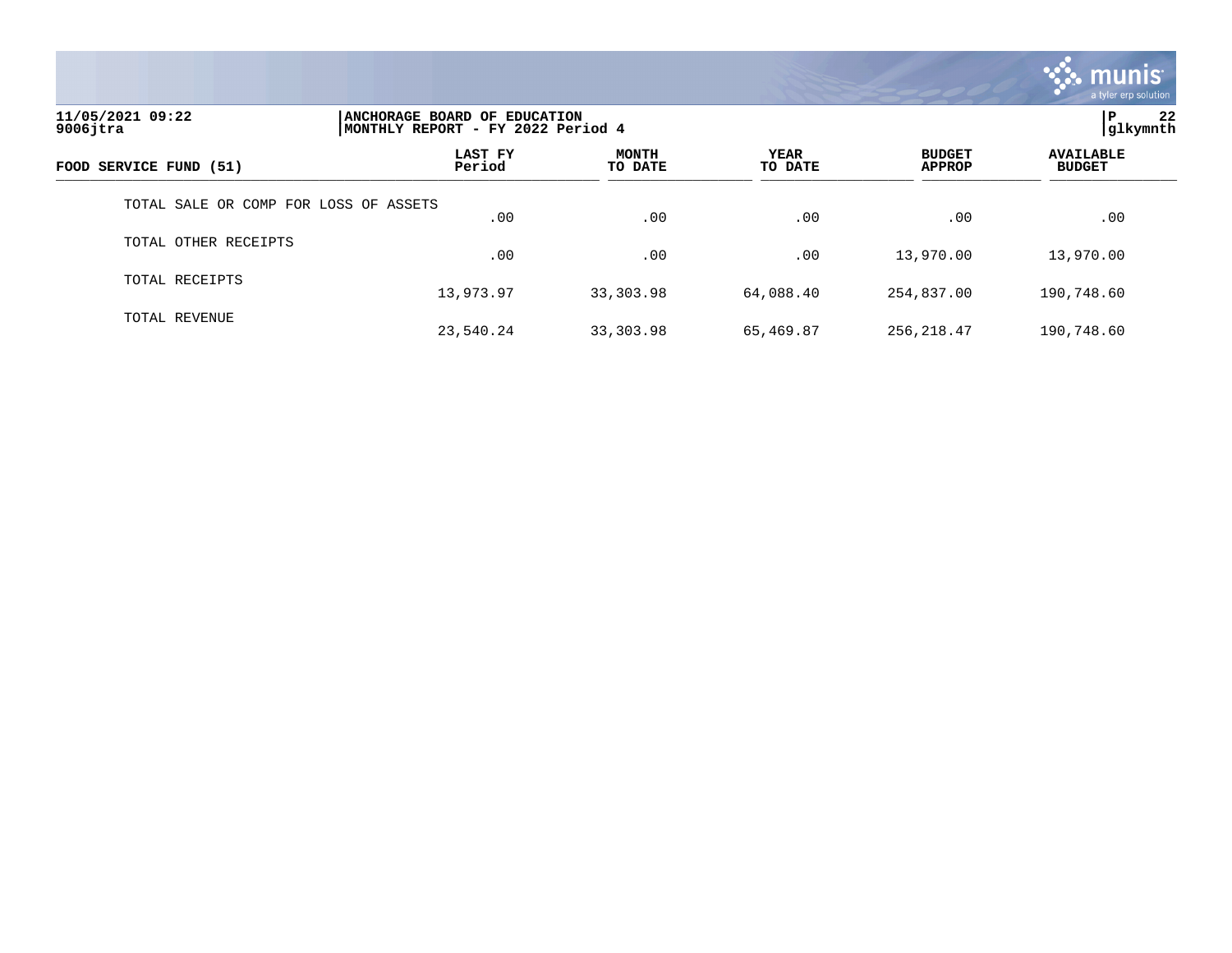

| 11/05/2021 09:22<br>$9006$ jtra                                                                                                                                                                                                                                                                                                                           | ANCHORAGE BOARD OF EDUCATION<br>MONTHLY REPORT - FY 2022 Period 4                                            |                                                                                                       |                                                                                                           |                                                                                                                          | 23<br>P<br> glkymnth                                                                                                     |
|-----------------------------------------------------------------------------------------------------------------------------------------------------------------------------------------------------------------------------------------------------------------------------------------------------------------------------------------------------------|--------------------------------------------------------------------------------------------------------------|-------------------------------------------------------------------------------------------------------|-----------------------------------------------------------------------------------------------------------|--------------------------------------------------------------------------------------------------------------------------|--------------------------------------------------------------------------------------------------------------------------|
| FOOD SERVICE FUND (51)                                                                                                                                                                                                                                                                                                                                    | <b>LAST FY</b><br>Period                                                                                     | <b>MONTH</b><br>TO DATE                                                                               | <b>YEAR</b><br>TO DATE                                                                                    | <b>BUDGET</b><br><b>APPROP</b>                                                                                           | <b>AVAILABLE</b><br><b>BUDGET</b>                                                                                        |
| <b>EXPENDITURES</b>                                                                                                                                                                                                                                                                                                                                       |                                                                                                              |                                                                                                       |                                                                                                           |                                                                                                                          |                                                                                                                          |
| FOOD SERVICE OPERATION<br>3100                                                                                                                                                                                                                                                                                                                            |                                                                                                              |                                                                                                       |                                                                                                           |                                                                                                                          |                                                                                                                          |
| SALARIES PERSONNEL SERVICES<br>0100<br>EMPLOYEE BENEFITS<br>0200<br>ON-BEHALF<br>0280<br>0300<br>PURCHASED PROF AND TECH SERV<br>0400<br>PURCHASED PROPERTY SERVICES<br>OTHER PURCHASED SERVICES<br>0500<br>0600<br>SUPPLIES<br>0700<br>PROPERTY<br>0800<br>DEBT SERVICE AND MISCELLANEOUS<br>0840<br>CONTINGENCY<br>TOTAL 3100<br>FOOD SERVICE OPERATION | 18,511.40<br>5,736.48<br>.00<br>685.90<br>481.85<br>104.70<br>3,742.93<br>.00<br>152.50<br>.00<br>29, 415.76 | 9,504.40<br>2,879.45<br>.00<br>.00<br>.00<br>630.65<br>15,613.67<br>.00<br>297.00<br>.00<br>28,925.17 | 18,018.80<br>5,757.16<br>.00<br>178.00<br>.00<br>630.65<br>24,620.64<br>.00<br>863.98<br>.00<br>50,069.23 | 102,819.00<br>35, 349.47<br>.00<br>3,700.00<br>3,050.00<br>1,100.00<br>110,000.00<br>.00<br>200.00<br>.00<br>256, 218.47 | 84,800.20<br>29,592.31<br>.00<br>3,522.00<br>3,050.00<br>469.35<br>85, 379.36<br>.00<br>$-663.98$<br>.00<br>206, 149. 24 |
| FUND TRANSFERS<br>5200                                                                                                                                                                                                                                                                                                                                    |                                                                                                              |                                                                                                       |                                                                                                           |                                                                                                                          |                                                                                                                          |
| OTHER ITEMS<br>0900                                                                                                                                                                                                                                                                                                                                       | .00                                                                                                          | .00                                                                                                   | .00                                                                                                       | .00                                                                                                                      | .00                                                                                                                      |
| TOTAL 5200<br><b>FUND TRANSFERS</b>                                                                                                                                                                                                                                                                                                                       | .00                                                                                                          | .00                                                                                                   | .00                                                                                                       | .00                                                                                                                      | .00                                                                                                                      |
| TOTAL EXPENDITURES                                                                                                                                                                                                                                                                                                                                        | 29, 415.76                                                                                                   | 28,925.17                                                                                             | 50,069.23                                                                                                 | 256,218.47                                                                                                               | 206, 149. 24                                                                                                             |
| TOTAL FOR FOOD SERVICE FUND (51)                                                                                                                                                                                                                                                                                                                          | $-5,875.52$                                                                                                  | 4,378.81                                                                                              | 15,400.64                                                                                                 | .00                                                                                                                      | $-15,400.64$                                                                                                             |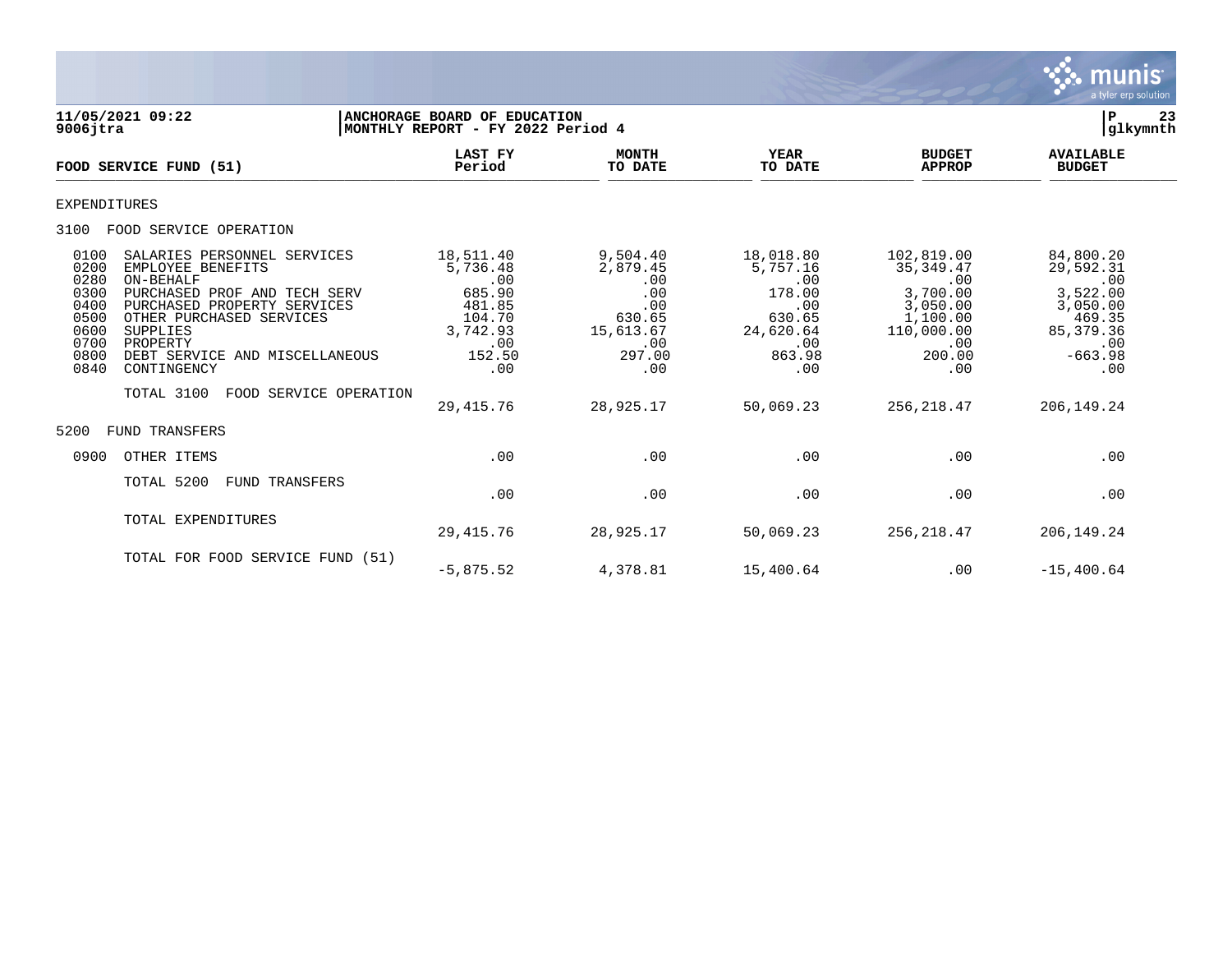|                                  |                                                                   |                         |                        |                                | munis<br>a tyler erp solution     |
|----------------------------------|-------------------------------------------------------------------|-------------------------|------------------------|--------------------------------|-----------------------------------|
| 11/05/2021 09:22<br>$9006$ jtra  | ANCHORAGE BOARD OF EDUCATION<br>MONTHLY REPORT - FY 2022 Period 4 |                         |                        |                                | 24<br>P<br>glkymnth               |
| AFTER SCHOOL/SUMMER PROGRAMS (   | <b>LAST FY</b><br>Period                                          | <b>MONTH</b><br>TO DATE | <b>YEAR</b><br>TO DATE | <b>BUDGET</b><br><b>APPROP</b> | <b>AVAILABLE</b><br><b>BUDGET</b> |
| <b>REVENUES</b>                  |                                                                   |                         |                        |                                |                                   |
| 0999 BEGINNING BALANCE           |                                                                   |                         |                        |                                |                                   |
| TOTAL 0999 BEGINNING BALANCE     | 3,330.42                                                          | .00                     | 3,330.42               | 3,330.42                       | .00                               |
| RECEIPTS                         |                                                                   |                         |                        |                                |                                   |
| REVENUE FROM LOCAL SOURCES       |                                                                   |                         |                        |                                |                                   |
| TUITION                          |                                                                   |                         |                        |                                |                                   |
| 1340 OTHER TUITION               | .00                                                               | .00                     | 70.00                  | 2,000.00                       | 1,930.00                          |
| TOTAL TUITION                    | .00                                                               | .00                     | 70.00                  | 2,000.00                       | 1,930.00                          |
| TOTAL REVENUE FROM LOCAL SOURCES | .00                                                               | .00                     | 70.00                  | 2,000.00                       | 1,930.00                          |
| TOTAL RECEIPTS                   | .00                                                               | .00                     | 70.00                  | 2,000.00                       | 1,930.00                          |
| TOTAL REVENUE                    | 3,330.42                                                          | .00                     | 3,400.42               | 5,330.42                       | 1,930.00                          |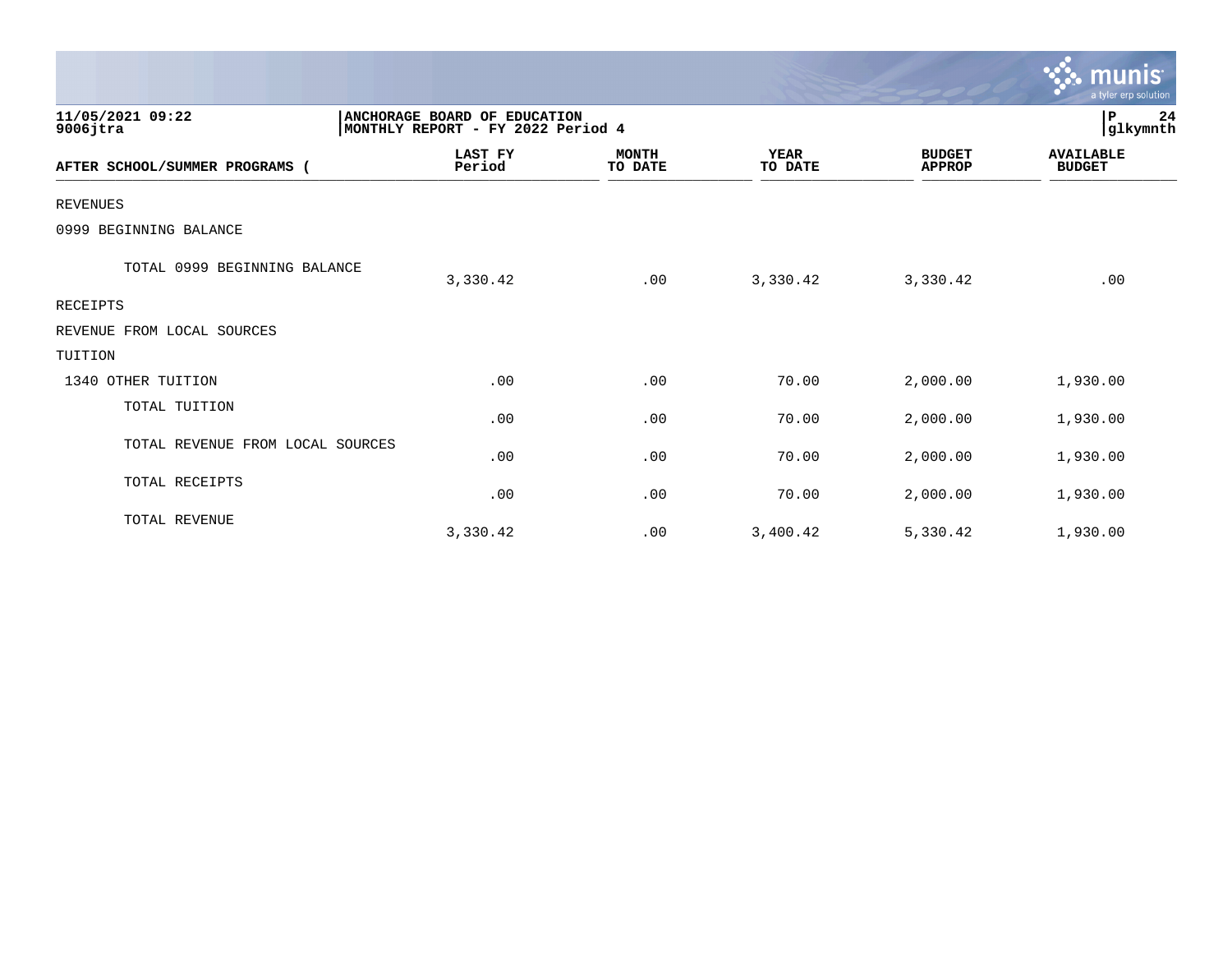

| 11/05/2021 09:22<br>$9006$ jtra                                                                                                                                                                                                     | ANCHORAGE BOARD OF EDUCATION<br>MONTHLY REPORT - FY 2022 Period 4 |                                                      |                                                      |                                                                             | 25<br>P<br>glkymnth                                                         |
|-------------------------------------------------------------------------------------------------------------------------------------------------------------------------------------------------------------------------------------|-------------------------------------------------------------------|------------------------------------------------------|------------------------------------------------------|-----------------------------------------------------------------------------|-----------------------------------------------------------------------------|
| AFTER SCHOOL/SUMMER PROGRAMS (                                                                                                                                                                                                      | <b>LAST FY</b><br>Period                                          | <b>MONTH</b><br>TO DATE                              | <b>YEAR</b><br>TO DATE                               | <b>BUDGET</b><br><b>APPROP</b>                                              | <b>AVAILABLE</b><br><b>BUDGET</b>                                           |
| <b>EXPENDITURES</b>                                                                                                                                                                                                                 |                                                                   |                                                      |                                                      |                                                                             |                                                                             |
| 3200<br>DAY CARE OPERATIONS                                                                                                                                                                                                         |                                                                   |                                                      |                                                      |                                                                             |                                                                             |
| 0100<br>SALARIES PERSONNEL SERVICES<br>0200<br>EMPLOYEE BENEFITS<br>0300<br>PURCHASED PROF AND TECH SERV<br>0600<br>SUPPLIES<br>0700<br>PROPERTY<br>0840<br>CONTINGENCY<br>0900<br>OTHER ITEMS<br>TOTAL 3200<br>DAY CARE OPERATIONS | .00<br>.00<br>.00<br>.00<br>.00<br>.00<br>.00<br>.00              | .00<br>.00<br>.00<br>.00<br>.00<br>.00<br>.00<br>.00 | .00<br>.00<br>.00<br>.00<br>.00<br>.00<br>.00<br>.00 | 2,500.00<br>36.00<br>500.00<br>500.00<br>.00<br>1,794.42<br>.00<br>5,330.42 | 2,500.00<br>36.00<br>500.00<br>500.00<br>.00<br>1,794.42<br>.00<br>5,330.42 |
| 5200<br><b>FUND TRANSFERS</b>                                                                                                                                                                                                       |                                                                   |                                                      |                                                      |                                                                             |                                                                             |
| 0900<br>OTHER ITEMS                                                                                                                                                                                                                 | .00                                                               | .00                                                  | .00                                                  | .00                                                                         | .00                                                                         |
| TOTAL 5200<br><b>FUND TRANSFERS</b>                                                                                                                                                                                                 | .00                                                               | .00                                                  | .00                                                  | .00                                                                         | .00                                                                         |
| TOTAL EXPENDITURES                                                                                                                                                                                                                  | .00                                                               | .00                                                  | .00                                                  | 5,330.42                                                                    | 5,330.42                                                                    |
| TOTAL FOR AFTER SCHOOL/SUMMER PROGRAMS (52)                                                                                                                                                                                         | 3,330.42                                                          | .00                                                  | 3,400.42                                             | .00                                                                         | $-3,400.42$                                                                 |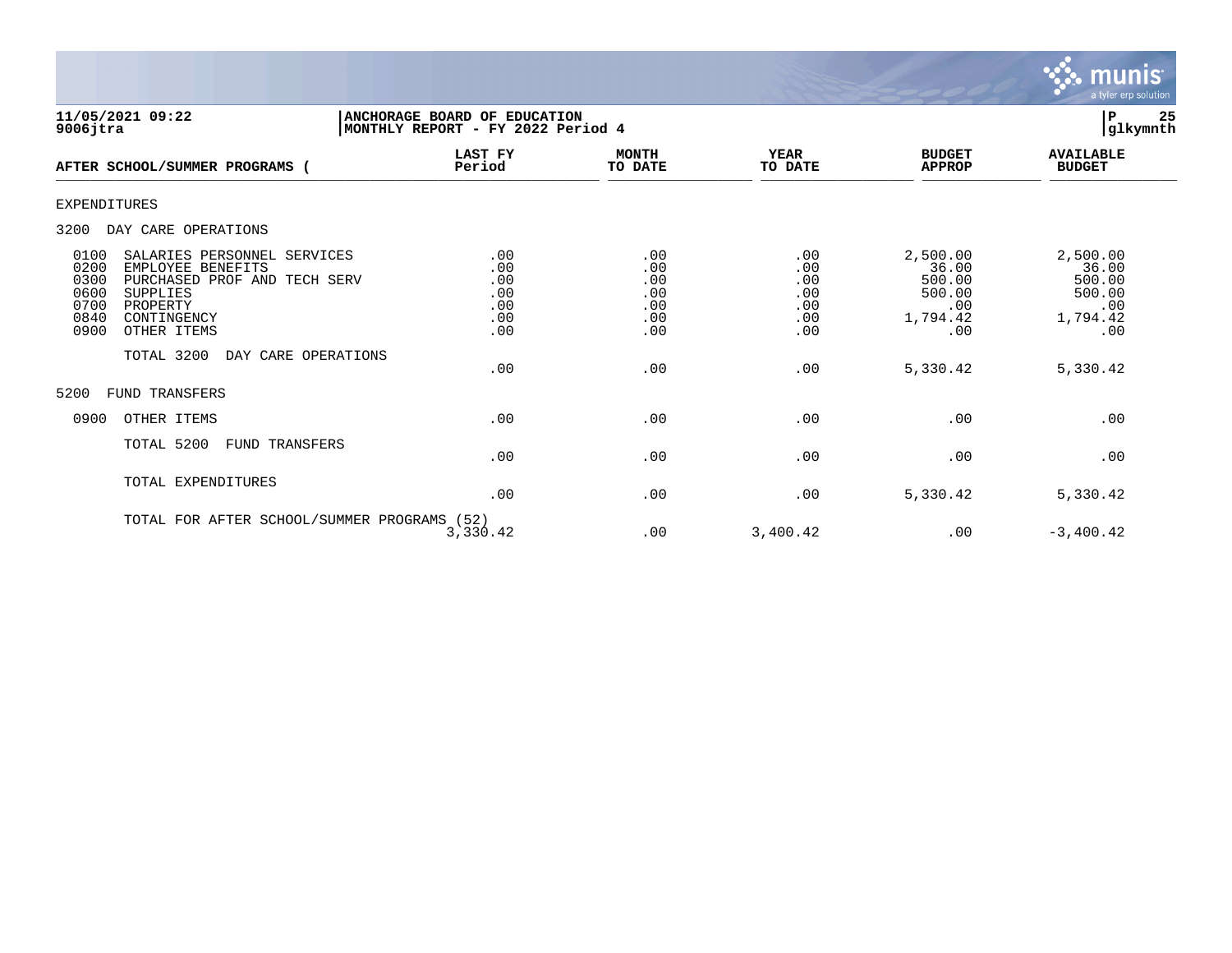|                                                                                                                                           |                                                                   |                                 |                                 |                                 | a tyler erp solution              |
|-------------------------------------------------------------------------------------------------------------------------------------------|-------------------------------------------------------------------|---------------------------------|---------------------------------|---------------------------------|-----------------------------------|
| 11/05/2021 09:22<br>$9006$ jtra                                                                                                           | ANCHORAGE BOARD OF EDUCATION<br>MONTHLY REPORT - FY 2022 Period 4 |                                 |                                 |                                 | 26<br>P<br>glkymnth               |
| TRUST AND AGENCY FUNDS (7000)                                                                                                             | <b>LAST FY</b><br>Period                                          | <b>MONTH</b><br>TO DATE         | <b>YEAR</b><br>TO DATE          | <b>BUDGET</b><br><b>APPROP</b>  | <b>AVAILABLE</b><br><b>BUDGET</b> |
| <b>REVENUES</b>                                                                                                                           |                                                                   |                                 |                                 |                                 |                                   |
| 0999 BEGINNING BALANCE                                                                                                                    |                                                                   |                                 |                                 |                                 |                                   |
| TOTAL 0999 BEGINNING BALANCE                                                                                                              | 64,120.79                                                         | .00                             | 67,986.16                       | 67,986.16                       | .00                               |
| <b>RECEIPTS</b>                                                                                                                           |                                                                   |                                 |                                 |                                 |                                   |
| REVENUE FROM LOCAL SOURCES                                                                                                                |                                                                   |                                 |                                 |                                 |                                   |
| EARNINGS ON INVESTMENTS                                                                                                                   |                                                                   |                                 |                                 |                                 |                                   |
| 1510 INTEREST ON INVESTMENTS                                                                                                              | 116.51                                                            | 1.53                            | 112.51                          | 500.00                          | 387.49                            |
| TOTAL EARNINGS ON INVESTMENTS                                                                                                             | 116.51                                                            | 1.53                            | 112.51                          | 500.00                          | 387.49                            |
| OTHER REVENUE FROM LOCAL SOURCES                                                                                                          |                                                                   |                                 |                                 |                                 |                                   |
| 1920 CONTRIBUTIONS/DONATIONS<br>1920 CENTENNIAL CELEBRATION<br>1920 BROWNING FUND<br>1920 ALUMNI ASSOCIATION<br>1920 BLANKENSHIP DONATION | .00<br>.00<br>780.00<br>.00<br>1,500.00                           | .00<br>.00<br>.00<br>.00<br>.00 | .00<br>.00<br>.00<br>.00<br>.00 | .00<br>.00<br>.00<br>.00<br>.00 | .00<br>.00<br>.00<br>.00<br>.00   |
| TOTAL OTHER REVENUE FROM LOCAL SOURCES                                                                                                    | 1,500.00                                                          | .00                             | .00                             | .00                             | .00                               |
| TOTAL REVENUE FROM LOCAL SOURCES                                                                                                          | 2,396.51                                                          | 1.53                            | 112.51                          | 500.00                          | 387.49                            |
| TOTAL RECEIPTS                                                                                                                            | 2,396.51                                                          | 1.53                            | 112.51                          | 500.00                          | 387.49                            |
| TOTAL REVENUE                                                                                                                             | 66,517.30                                                         | 1.53                            | 68,098.67                       | 68,486.16                       | 387.49                            |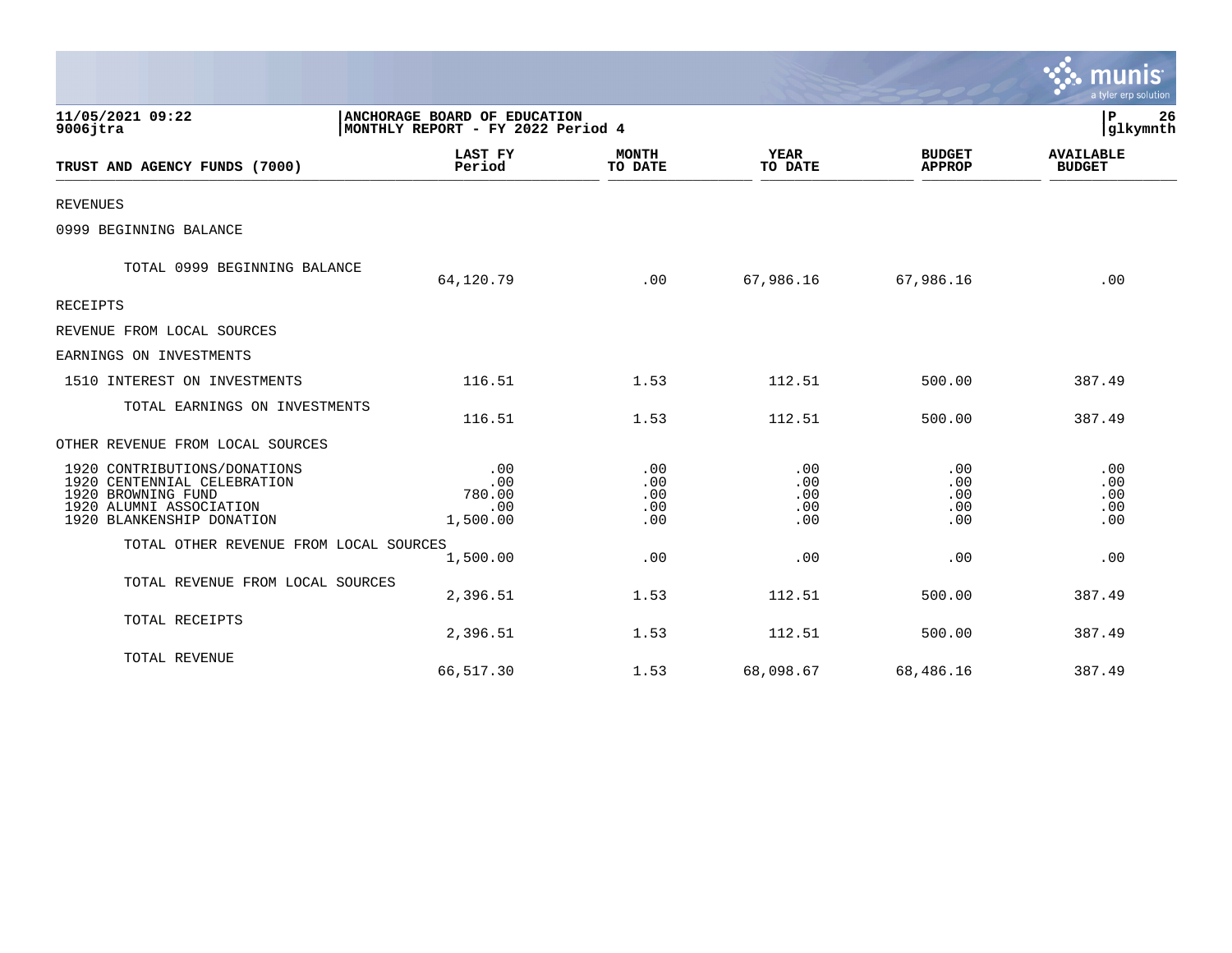

| 11/05/2021 09:22<br>$9006$ jtra                                                                                                                                                                                | P<br>ANCHORAGE BOARD OF EDUCATION<br>glkymnth<br>MONTHLY REPORT - FY 2022 Period 4 |                                               |                                                    |                                                                   |                                                                   |
|----------------------------------------------------------------------------------------------------------------------------------------------------------------------------------------------------------------|------------------------------------------------------------------------------------|-----------------------------------------------|----------------------------------------------------|-------------------------------------------------------------------|-------------------------------------------------------------------|
| TRUST AND AGENCY FUNDS (7000)                                                                                                                                                                                  | LAST FY<br>Period                                                                  | <b>MONTH</b><br>TO DATE                       | <b>YEAR</b><br>TO DATE                             | <b>BUDGET</b><br><b>APPROP</b>                                    | <b>AVAILABLE</b><br><b>BUDGET</b>                                 |
| <b>EXPENDITURES</b>                                                                                                                                                                                            |                                                                                    |                                               |                                                    |                                                                   |                                                                   |
| 2600<br>PLANT OPERATIONS AND MAINTENANCE                                                                                                                                                                       |                                                                                    |                                               |                                                    |                                                                   |                                                                   |
| 0100<br>SALARIES PERSONNEL SERVICES<br>0200<br>EMPLOYEE BENEFITS<br>0300<br>PURCHASED PROF AND TECH SERV<br>0400<br>PURCHASED PROPERTY SERVICES<br>0600<br>SUPPLIES<br>0700<br>PROPERTY<br>0840<br>CONTINGENCY | .00<br>.00<br>.00<br>.00<br>402.00<br>.00<br>.00                                   | .00<br>.00<br>.00<br>.00<br>.00<br>.00<br>.00 | .00<br>.00<br>.00<br>.00<br>2,295.00<br>.00<br>.00 | 4,000.00<br>750.00<br>.00<br>.00<br>27,096.00<br>.00<br>36,640.16 | 4,000.00<br>750.00<br>.00<br>.00<br>24,801.00<br>.00<br>36,640.16 |
| TOTAL 2600                                                                                                                                                                                                     | PLANT OPERATIONS AND MAINTENANCE<br>402.00                                         | .00                                           | 2,295.00                                           | 68,486.16                                                         | 66,191.16                                                         |
| TOTAL EXPENDITURES                                                                                                                                                                                             | 402.00                                                                             | .00                                           | 2,295.00                                           | 68,486.16                                                         | 66,191.16                                                         |
| TOTAL FOR TRUST AND AGENCY FUNDS (7000)                                                                                                                                                                        | 66,115.30                                                                          | 1.53                                          | 65,803.67                                          | .00                                                               | $-65,803.67$                                                      |